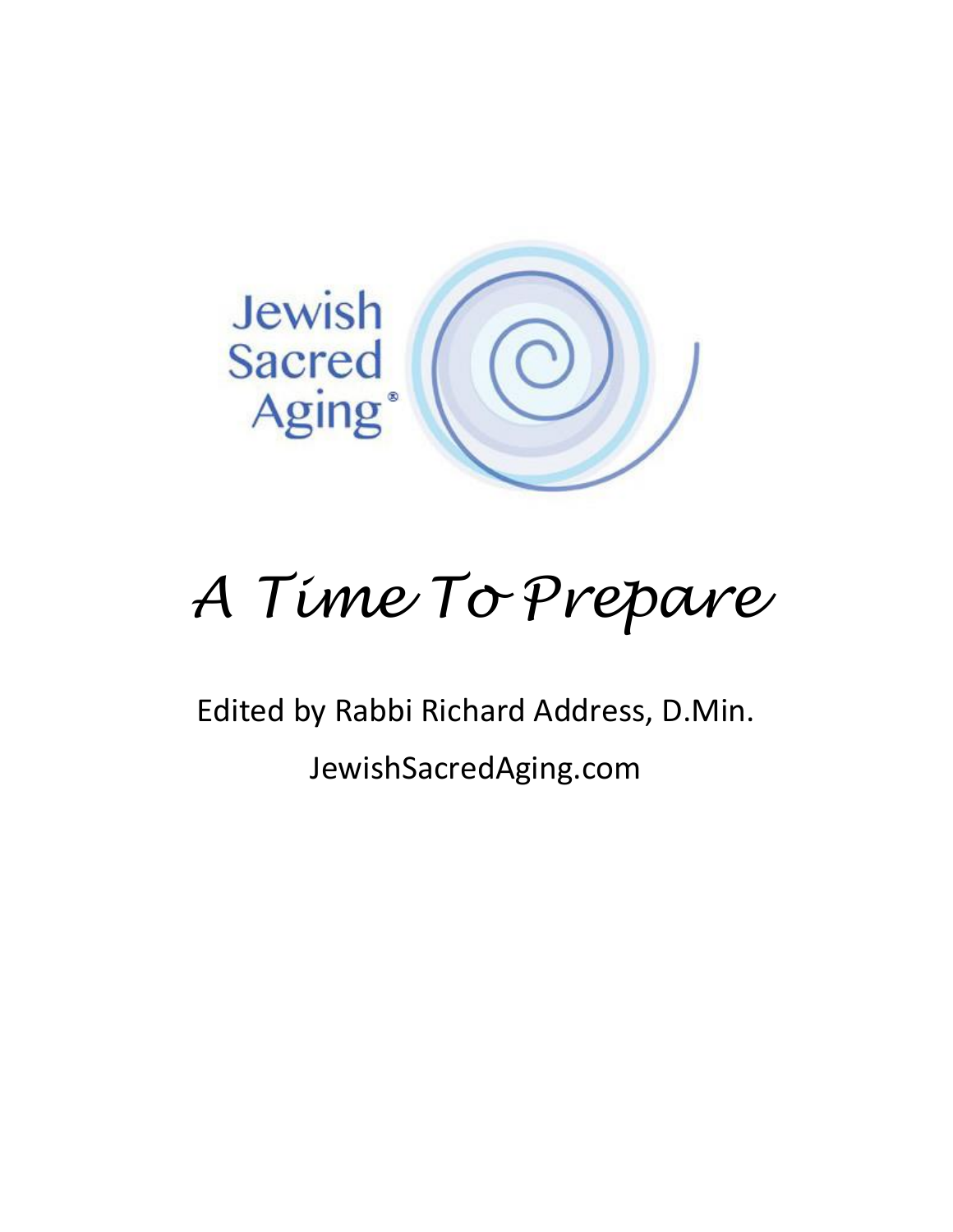#### $\overline{2}$ A Time to Prepare

#### **INSTRUCTIONS**

To the Person Filling Out the Workbook

- 1. Fill out this workbook in pencil so that it is kept current. Please remember to consult your attorney to keep abreast of changes in laws.
- 2. The information in this workbook should be reviewed regularly and appropriate corrections should be made.
- 3. Important papers should be kept in one place to facilitate the task facing your survivors.
- 4. Document carefully on the following pages the location of those papers. Do not forget that notification of the location of keys and combinations is of equal *importance.*
- 5. If a safe-deposit or at-home fire-proof lock box has been used to store any of the vital documents, be sure that you, as well as a designated cosigner, are authorized to have access to the box and that both people retain a key. Be sure that your bank or safe-deposit box company agrees that the box will be accessible to the surviving cosigner.
- 6. In addition to relatives and friends, many groups, agencies, firms, and administrations must be notified about death. Current telephone numbers of those who are to be notified immediately should be listed on pages 8-11, while the addresses and telephone numbers of organizations should be listed on pages 22-25.
- 7. When a new telephone book is delivered, check if the addresses and telephone numbers for Social Security, Veteran's Administration, Motor Vehicle Department, or any others have changed.
- 8. When your insurance policy renewals arrive, check that the policy numbers, addresses, and telephone numbers are stull the same.
- 9. It will help your survivors if you write your obituary in advance or at least prepare a list of information. Space on page 14 has been provided for this purpose. You may want to look at the obituary column in the local newspaper.
- 10. Although making specific arrangements for your funeral may ne discomforting, doing to will be a tremendous help to your family. It will ease the decision-making burden they will inevitably face. Any questions you have about the various possibilities may be discussed with the rabbi of your temple.
- 11. Laws regarding Living Will, Organ Donation, and Durable Power of Attorney may vary from location to location. It is prudent to check the laws for your specific jurisdiction.
- 12. Many Airlines have an emergency bereavement fare that grants immediate family survivors an exemption from fare restrictions. Make certain that your loved ones are aware of this bereavement fare. They will be asked to supply the details of the death, the doctor and hospital location (if applicable) of the deceased, and the name of the funeral home.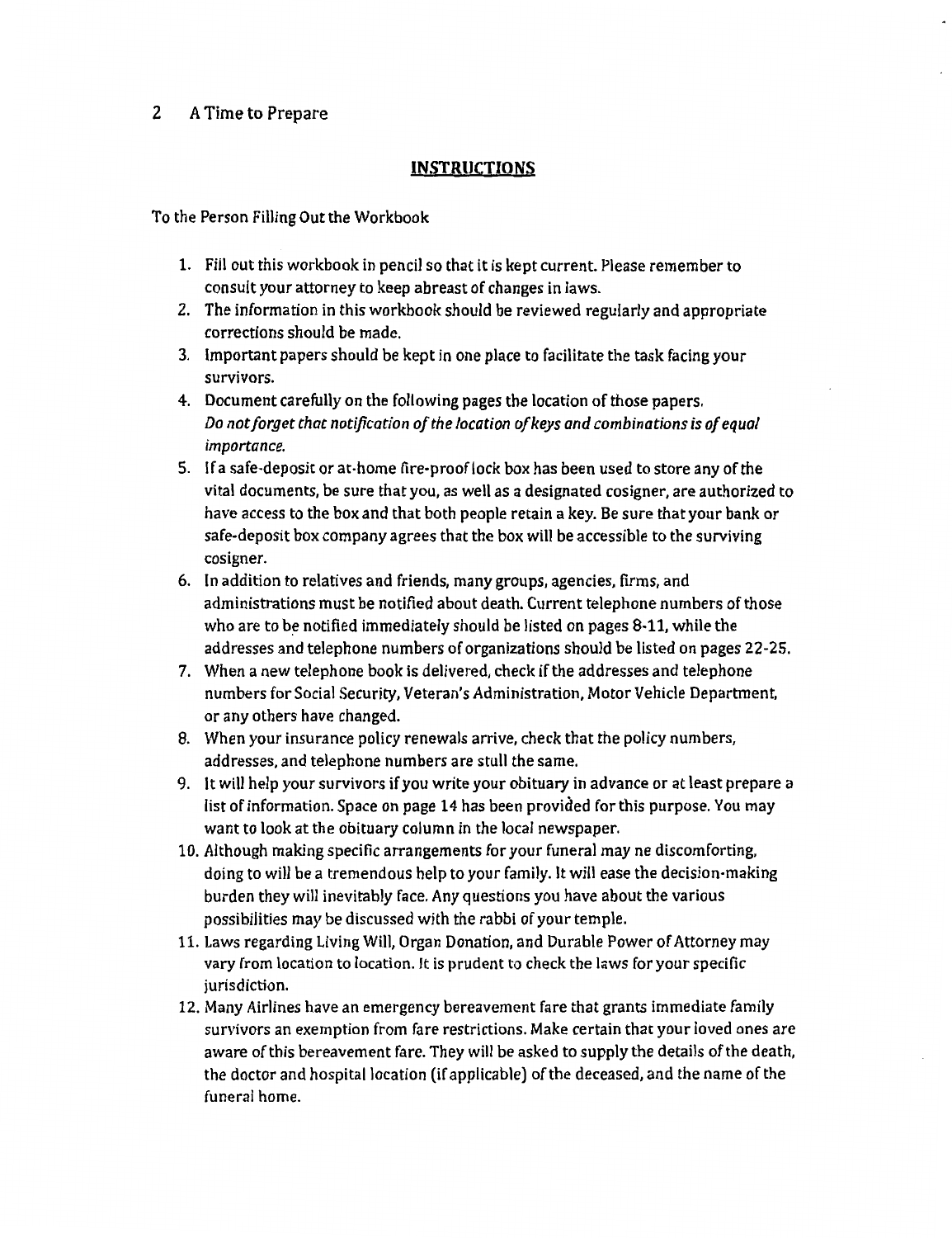A Time to Prepare  $\overline{\mathbf{3}}$ 

 $\bullet$ 

**LIFE DATA** 

 $\mathbf{i}$  $\hat{\mathbf{r}}$ 

|    | a.      |                                                                 |  |
|----|---------|-----------------------------------------------------------------|--|
|    |         | 2. Legal Residence                                              |  |
|    |         |                                                                 |  |
|    |         |                                                                 |  |
| 3. |         |                                                                 |  |
| 4. |         |                                                                 |  |
| 5. |         |                                                                 |  |
|    |         | 6. Conversion: Date/Place/Under Auspices of                     |  |
|    |         |                                                                 |  |
|    |         |                                                                 |  |
| 7. |         | Children (Name and Social Security Numbers)                     |  |
|    |         |                                                                 |  |
|    |         |                                                                 |  |
| 8. | Parents |                                                                 |  |
|    | a.      | Mother (Maiden Name)                                            |  |
|    | b.      | the control of the control of the control of the control of the |  |
|    | C.      | Father's Hebrew Name                                            |  |
|    |         |                                                                 |  |
|    |         | 9. Grandparents                                                 |  |
|    | a.      | Maternal                                                        |  |
|    |         | b. Paternal $\qquad \qquad$                                     |  |
|    |         | 10. Grandchildren                                               |  |
|    |         |                                                                 |  |
|    |         |                                                                 |  |
|    |         |                                                                 |  |
|    |         |                                                                 |  |
|    |         |                                                                 |  |
|    |         |                                                                 |  |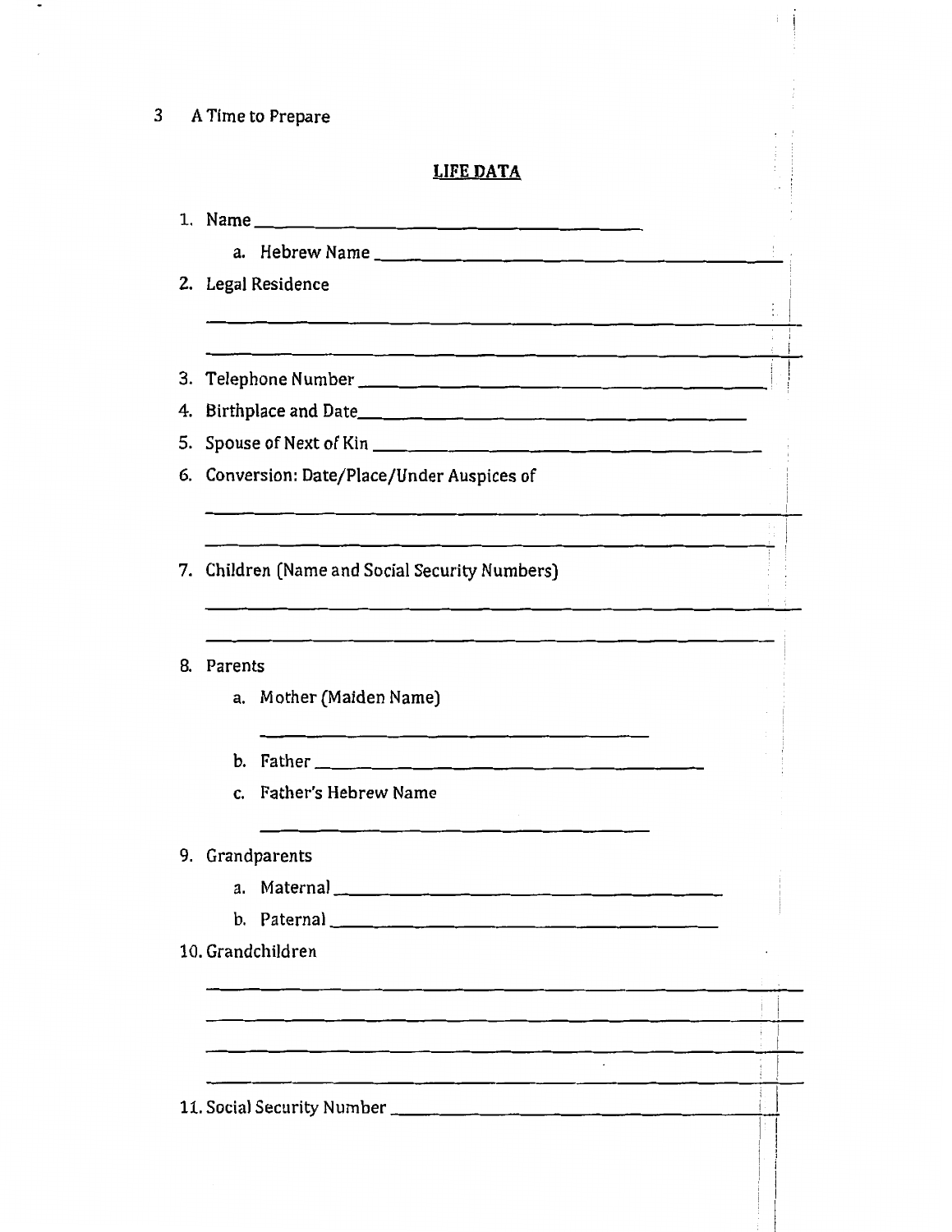#### A Time to Prepare  $\overline{4}$

 $\epsilon$ 

14. Date and Place of Discharge

15. Length of Residence in Present Location

16. Blood/Genetic Information

17. Citizenship Naturalization Information (if applicable)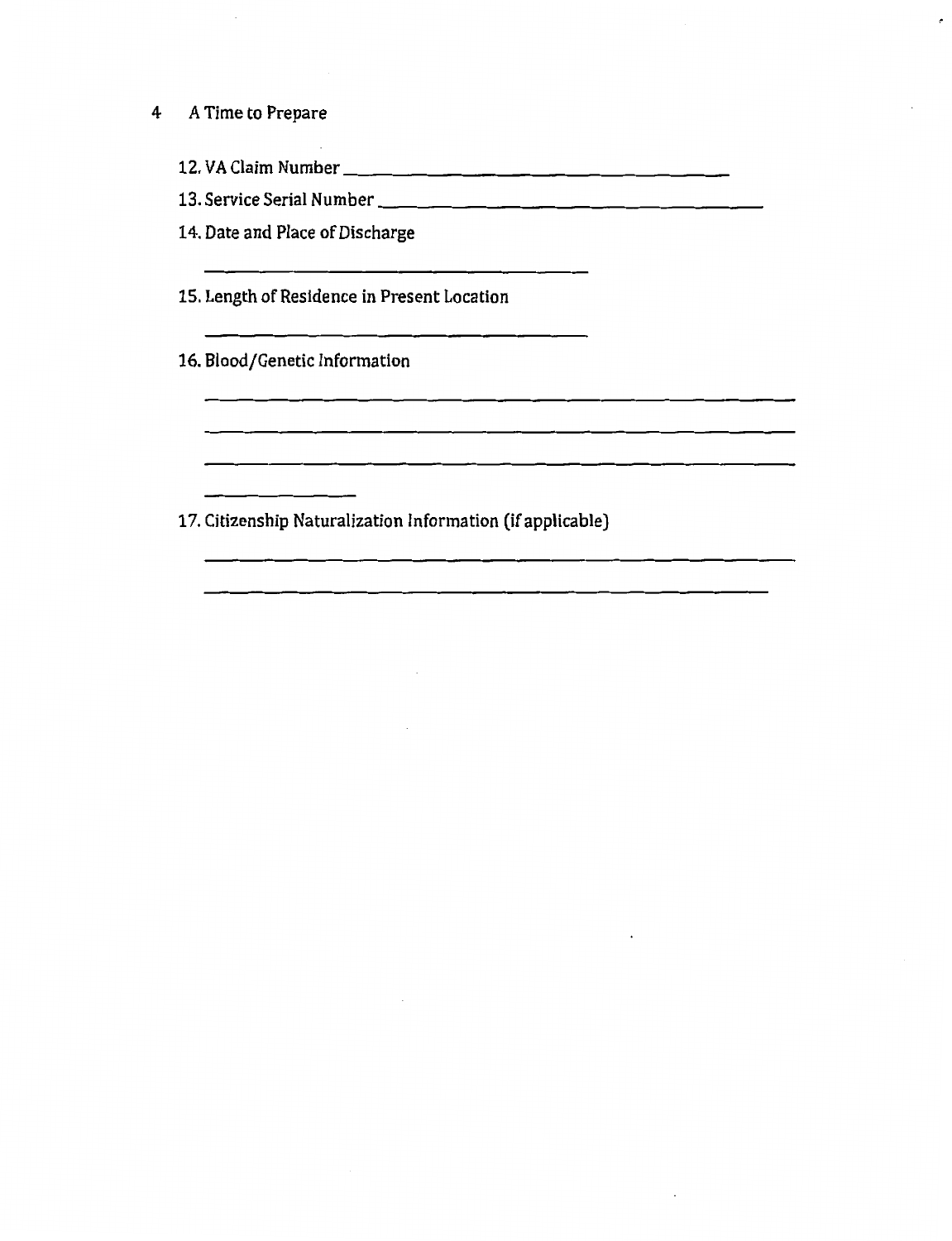#### PEOPLE TO NOTIFY IMMEDIATELY AFTER DEATH

| 2. Office, Partner, Staff |                                                  |
|---------------------------|--------------------------------------------------|
|                           | a. $\frac{1}{2}$ Tel. No. $\frac{1}{2}$ Tel. No. |
|                           |                                                  |
| c.                        | $T$ el. No. $T$                                  |
|                           |                                                  |

The funeral director's services include arranging for flowers, clothing for the deceased, transportation, funeral chapel, space rental, etc. Costs vary according to the location and what services are to be included. Federal law in the United States requires that costs for these services be itemized. In addition to taking care of the details of the funeral itself, many funeral directors can help the family in other ways, such as contacting fraternal or professional organizations, obtaining certified copies of the death certificate, and placing newspaper notices. Note: Check with the funeral director about VA and Social Security forms.

| 4. My body has been bequeathed to medical science Yes _____ No _____ |          |
|----------------------------------------------------------------------|----------|
| Contact                                                              | Tel. No. |

5. Attorney

The importance of securing good legal advice at this time cannot be overemphasized. The local Bar Association can recommend an attorney if there is no family lawyer. The attorney can give legal advice on matters such as trusts, recording deeds to real property, conservation and disbursement of estate assets, and revisiting or drawing up a will for the survivor. The executor of the estate probates the will with the legal advice of the attorney. If there is no will, the court will appoint an administrator for the estate. The executor and the attorney usually go to the probate court within one month of the person's death. Probate is a civil proceeding that establishes the will, marshaling and protecting the decedent's assets and settling the estate. Probate court jurisdiction is generally understood to include the power to establish a will and distribute all property in which the decedent had an interest. Establish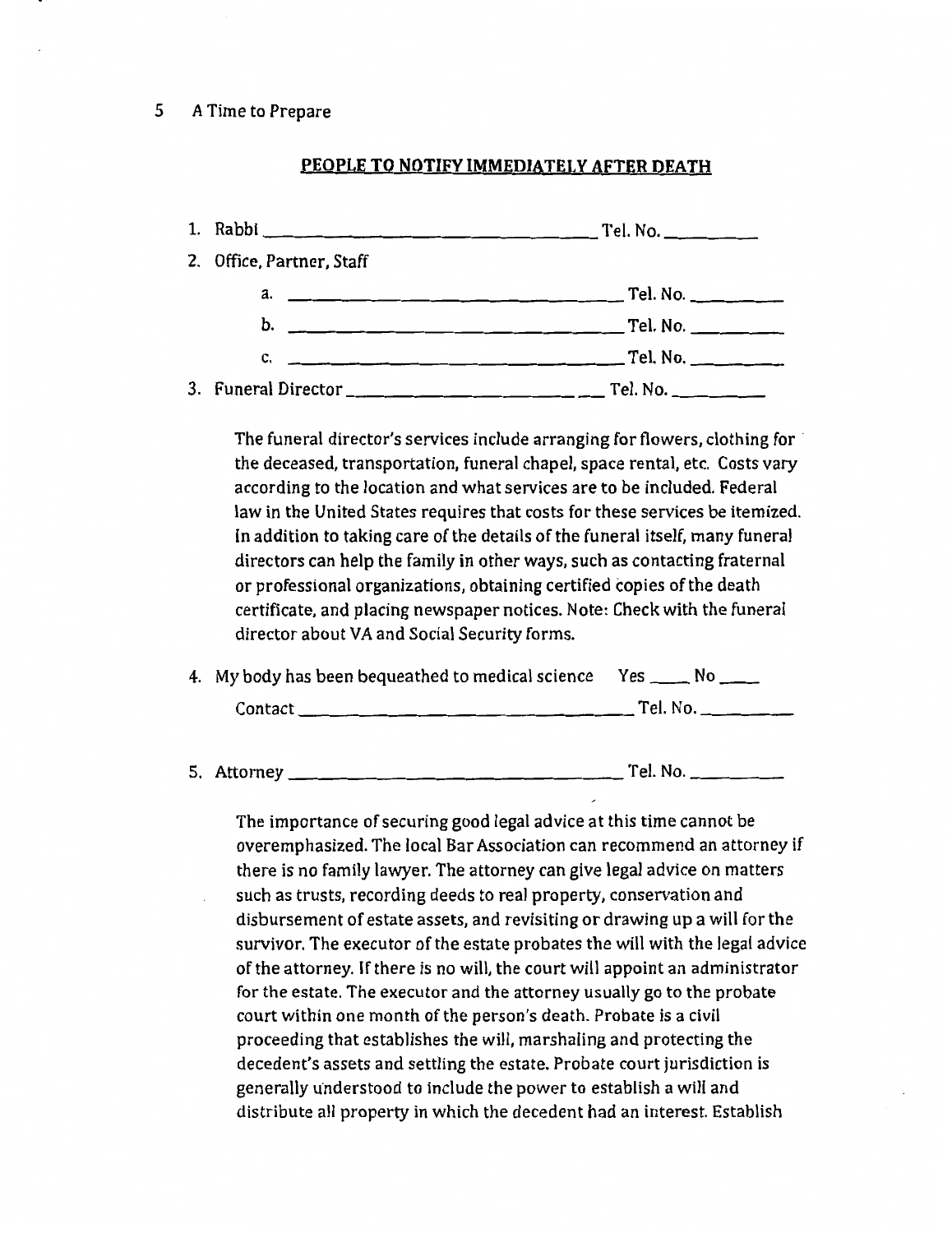the attorney's fees before the will is filed for probate. Many states in the United States have set maximum levels by statute. The following information is needed for probate:

- a. The decedent's full name, address, and date of death
- b. The names and addresses of all the decedent's heirs
- c. The will
- d. The nature and extent of the assets and debts of the estate

In addition, if you desire, you may direct your attorney to fill out your estate tax return and your inheritance tax return.

Often the person's accountant or tax consultant can assist the survivor or the executor of the estate by preparing and interpreting financial records and providing tax information. The accountant of consultant may also prepare the estate and inheritance tax returns.

7. Executor/Executrix of Will

| а. |                                                                                                                                                                                                                                      |                                 |
|----|--------------------------------------------------------------------------------------------------------------------------------------------------------------------------------------------------------------------------------------|---------------------------------|
| b. |                                                                                                                                                                                                                                      |                                 |
| C. | <u> 1980 - Johann Harry Harry Harry Harry Harry Harry Harry Harry Harry Harry Harry Harry Harry Harry Harry Harry Harry Harry Harry Harry Harry Harry Harry Harry Harry Harry Harry Harry Harry Harry Harry Harry Harry Harry Ha</u> | __________ Tel. No. ___________ |

The responsibilities of the executor include:

- a. Probating the will with the attorney
- b. Collecting or settling the decedent's debts. Only the executor should become involved in this matter since only enforceable claims against the descended are deductible from the gross estate
- c. Deciding upon the sale of estate property not held in joint tenancy
- 8. Life Insurance Agent \_\_ \_ \_ \_ \_ \_ \_ \_ \_ \_ \_ \_ \_ \_ \_ Tel. No. \_ \_ \_ \_ \_ \_ \_ \_

The life insurance agent should be notified promptly. It is important to note that life insurance benefits can be paid in a variety of ways. Most life insurance companies provide options whereby the money can be paid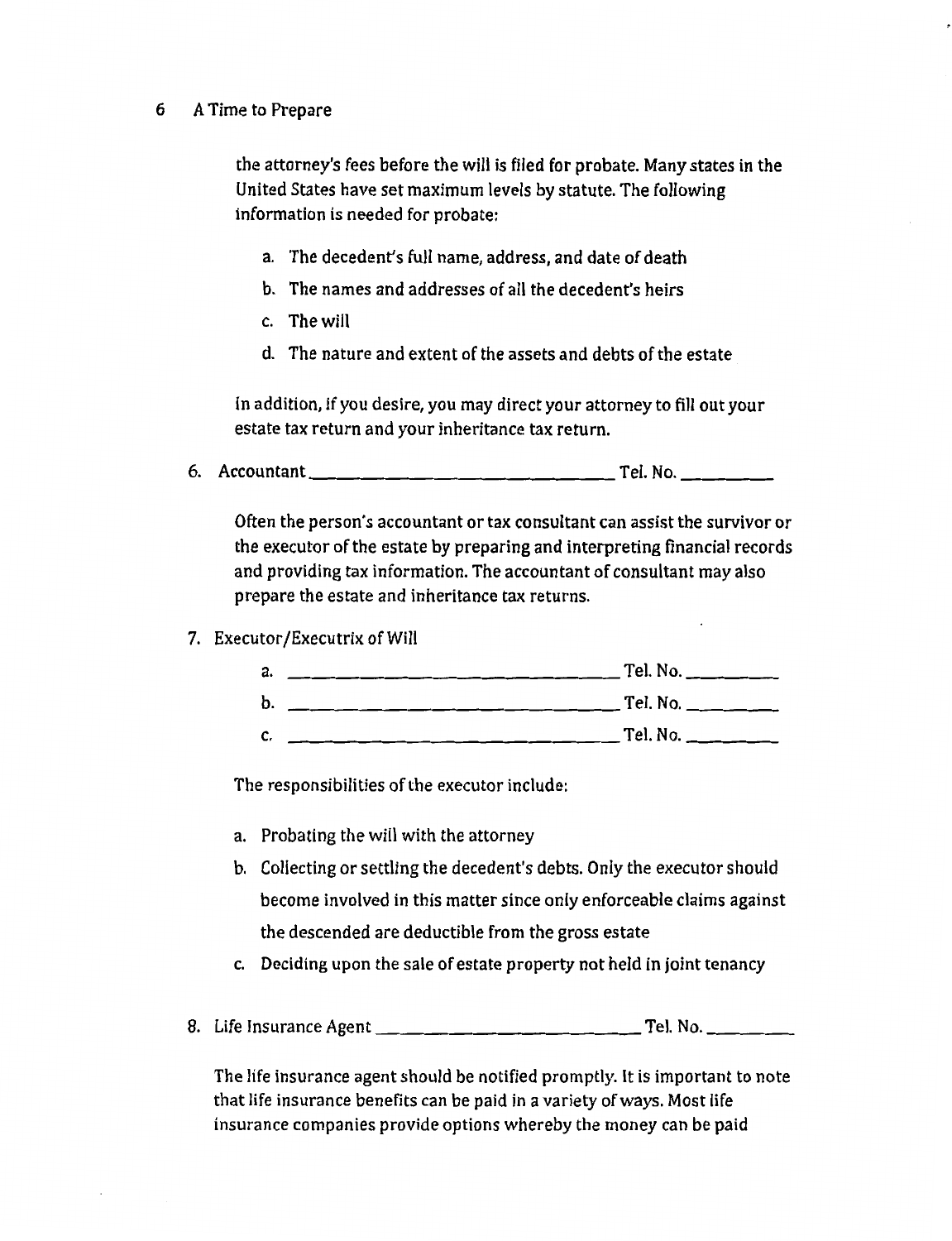#### $\overline{7}$ A Time to Prepare

within various periods of time in various amounts. Unless there is an immediate need for all of the cash in a lump sum, the other settlement options should be considered. In order to gain time to adjust to a changed situation and avoid rushing into financial decisions, the survivor can tell the insurance company that he or she needs a certain amount of money for immediate funds and that the company should keep the rest of the benefits under the interest option until a later date. He or she should do this only with the understanding that any amount could be withdrawn at any time, that the interest would begin immediately, and that the right to select any settlement option is guaranteed, including a lump sum payment at a later date. Settlement options often vary and differ from company to company. The insurance agent should explain each option fully. Note: Please check other avenues of life insurance, i.e. credit cards (if in deceased's name) and pension plans.

|  | 9. Bank Trust Officer | Tel. No. |
|--|-----------------------|----------|
|--|-----------------------|----------|

A trust may have been arranged ahead of time with a bank trust officer. It is the trust officer's responsibility to review his or her client's entire financial picture (real estate, individually owned securities, cash, personal effectsincluding works of art, automobiles, jewelry, joint property -business interests, and the face value of life insurance). Trust officers invest funds, collect income earned by the investments, remit the income, and attend to all the details involved in handling the trust. They will keep the necessary financial records and provide the family with the required reports. If a trust has not been already established, the survivor can arrange for the establishment of a trust benefiting his or her children or a living trust for the survivor's own benefit. The creation of a living trust will enable the client to obtain the professional services of a trust administration officer. The fees charged for trust services are based on the administrative services performed by the trustee. They are competitively set and listed in a schedule that is available from the bank.

10. Pallbearers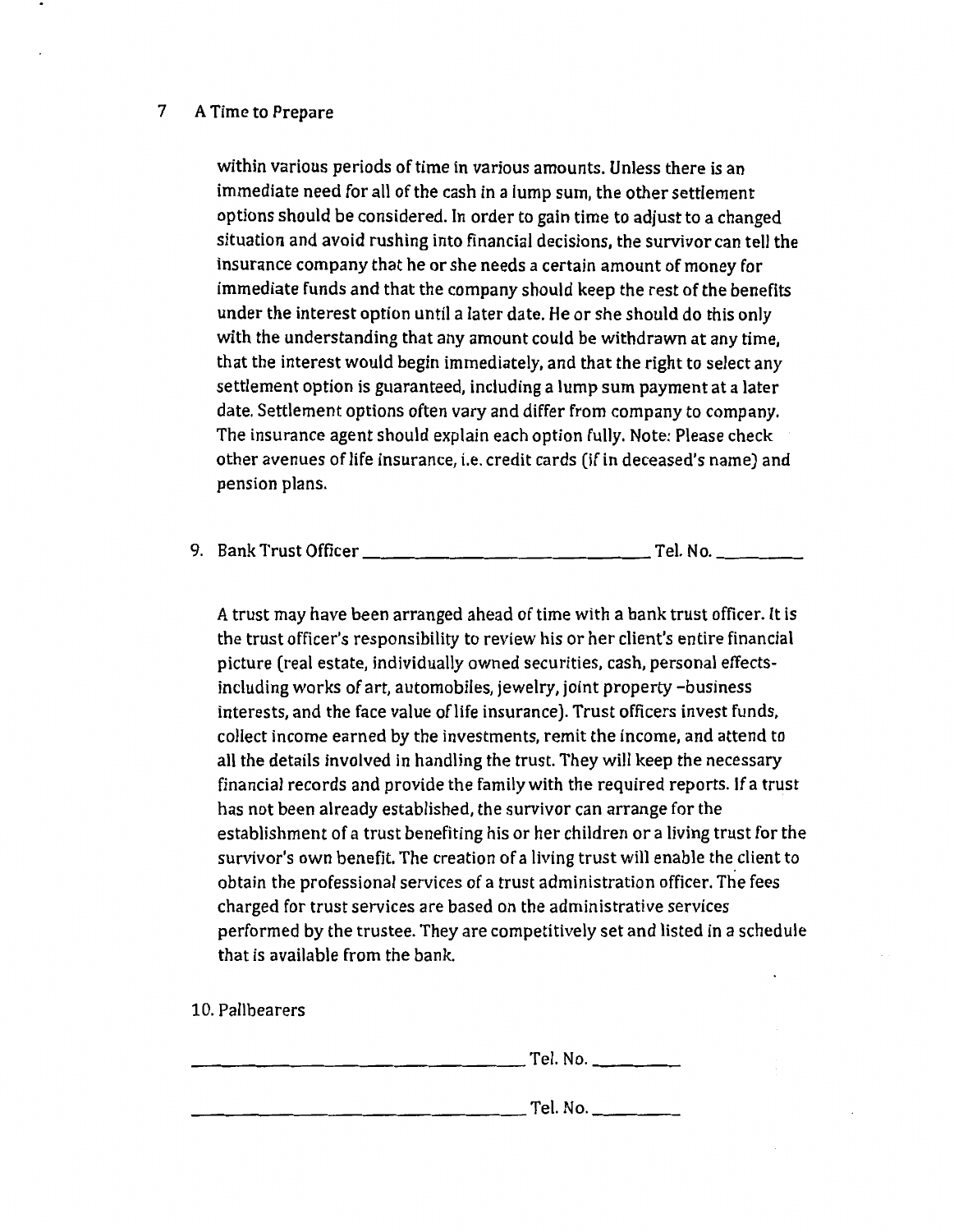| 11. Honorary Pallbearers              |  |
|---------------------------------------|--|
|                                       |  |
|                                       |  |
|                                       |  |
|                                       |  |
| 12. Other Relatives and Close Friends |  |
|                                       |  |
|                                       |  |
|                                       |  |
|                                       |  |
|                                       |  |
|                                       |  |
|                                       |  |
|                                       |  |

 $\cdot$ 

 $\bf 8$ 

 $\ddot{\phantom{a}}$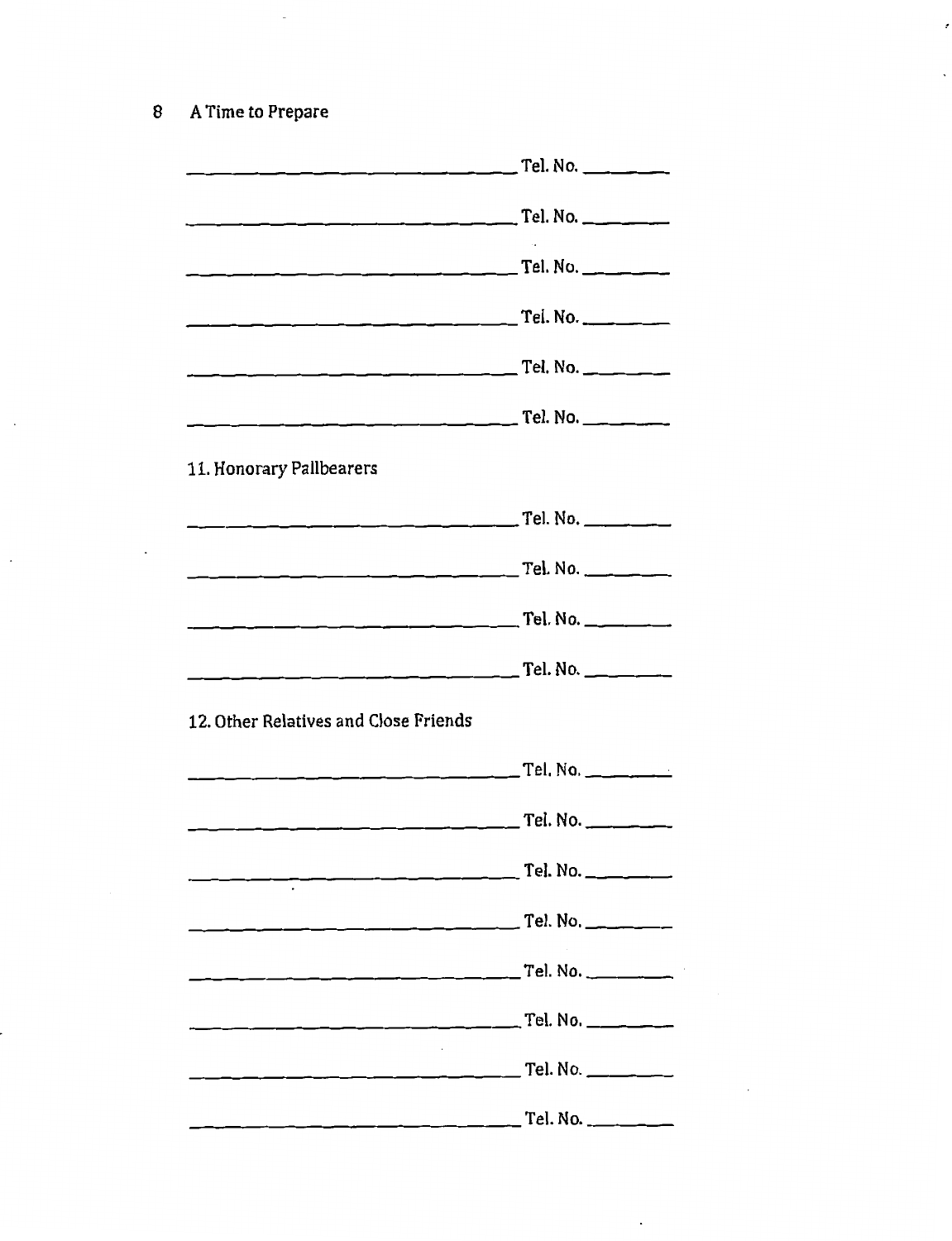$\bullet$ 

The rest of the family and friends are listed in the address book of the deceased,  $\frac{1}{2}$ which can be found:

\_\_\_\_\_\_\_\_\_\_\_\_\_\_\_\_\_\_\_\_\_\_\_\_\_\_\_

13. Human Resources/Benefits Contact

Important information may be obtained from these individuals regarding benefits due to family

\_\_\_\_\_\_\_\_\_\_\_\_\_\_\_\_ Tel. No. \_\_\_ \_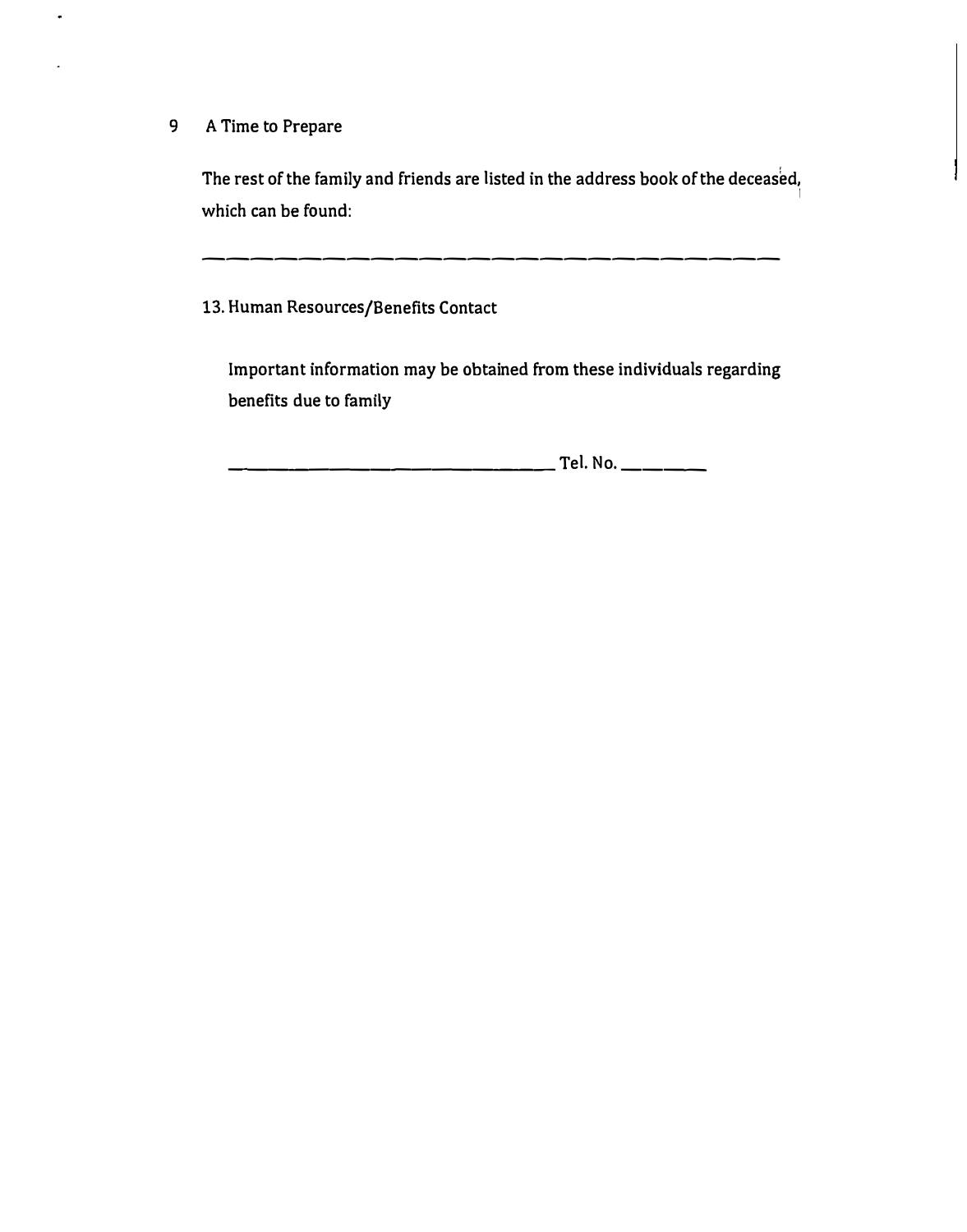## **INSTRUCTIONS TO THE RABBI**

| ____ Burial Service _____ in the synagogue _____ at the funeral home           |
|--------------------------------------------------------------------------------|
| _______ at the graveside                                                       |
| Following immediate cremation or gift of body to medical science               |
| Memorial Service ______ in the synagogue _____ at the funeral home             |
| The committal should be _____ public _____ private                             |
| Specific suggestions for the service, i.e., biblical readings, hymns, or music |
|                                                                                |
|                                                                                |
| Flowers <sub>-</sub>                                                           |
|                                                                                |
| ____Memorial gifts to other agencies of foundations                            |
|                                                                                |
| Other instructions or comments                                                 |
|                                                                                |
|                                                                                |
|                                                                                |
| Date                                                                           |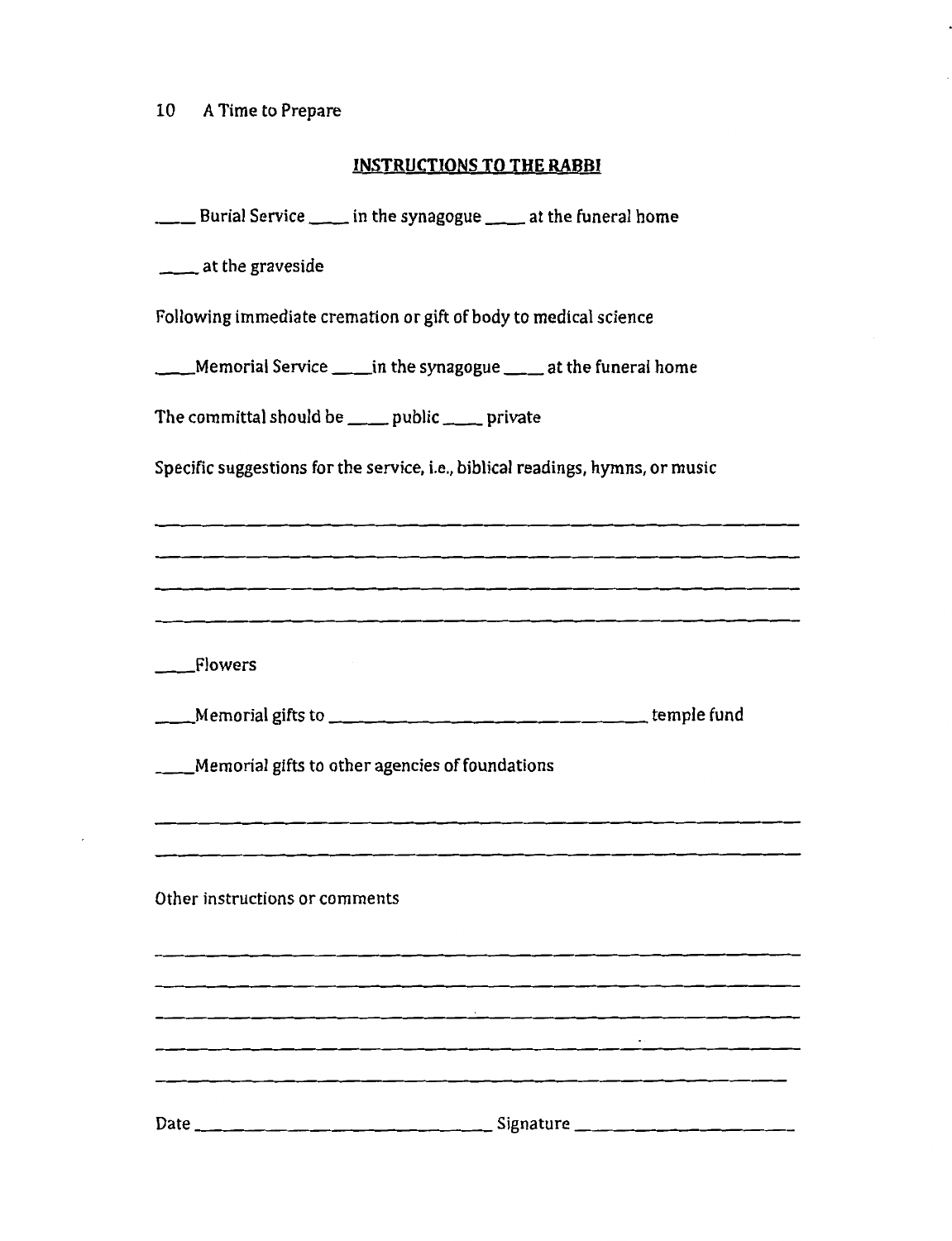#### **INSTRUCTIONS TO THE FUNERAL DIRECTOR**

- 1. I would
	- a. like to be buried
	- b. \_\_\_\_like to be cremated
- 2. I would
	- a. \_\_\_\_like the service held at the funeral home
	- b. \_\_\_\_\_like the service held at the temple
	- c. \_\_\_\_\_like to have only a graveside service

#### 3. I would

- a. \_\_\_\_like the service to be public
- b. \_\_\_\_\_like the service to be private
- 4. I would
	- a. \_\_\_\_like flowers
	- b. \_\_\_\_\_ not like flowers
- 5. I would like donations in my memory made to

#### 6. I would

- a. \_\_\_\_like to be buried in a shroud
- b. \_\_\_\_\_like to be buried in street clothes, specifically\_\_\_\_\_\_\_\_\_\_\_\_\_\_\_\_\_\_\_\_\_\_\_
- c. \_\_\_\_\_like to be buried in a kippah
- d. \_\_\_\_\_like to be buried in a tallit
- 7. I would like to be buried with (jewelry, a favorite possession, soil from Israel,  $etc.$ )

#### 8. I would

- a. \_\_\_\_like my remains interred in a wooden casket
-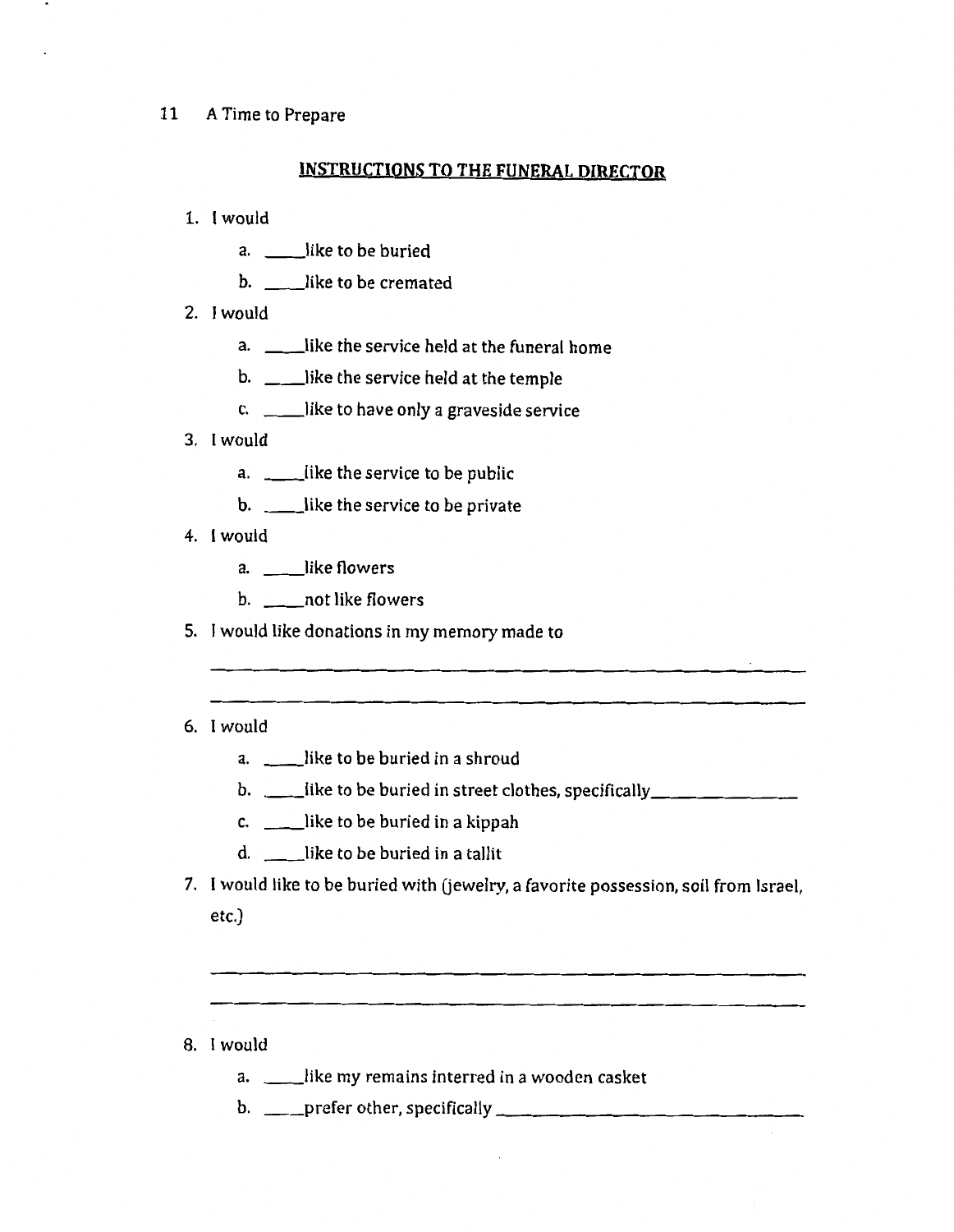9. Jewish tradition lays out guidelines for what a funeral service should include.

Examples:

no embalming/cremation

\_\_\_\_\_ all wooden casket (doweled/glued-no metal)

shroud

shomer-person to remain with body until the funeral

 $\frac{1}{2}$  *k'vurah-covering grave by family and friends* 

\_\_\_k'riah-rending mourner's clothing (symbolically rearing ribbon worn by mourner)

As part of your pre-need discussions with your rabbi and gamily, it will be important to check off these items that you feel are important to you.

10. Grave marker

- a. \_\_\_\_\_\_\_\_\_\_\_\_\_\_\_\_\_\_\_\_\_\_\_\_\_\_\_bronze
- 
- c. \_\_\_\_\_inscription

11. Gravesite

- 
- 
- c. Previously purchased gravesite located

12. Other wishes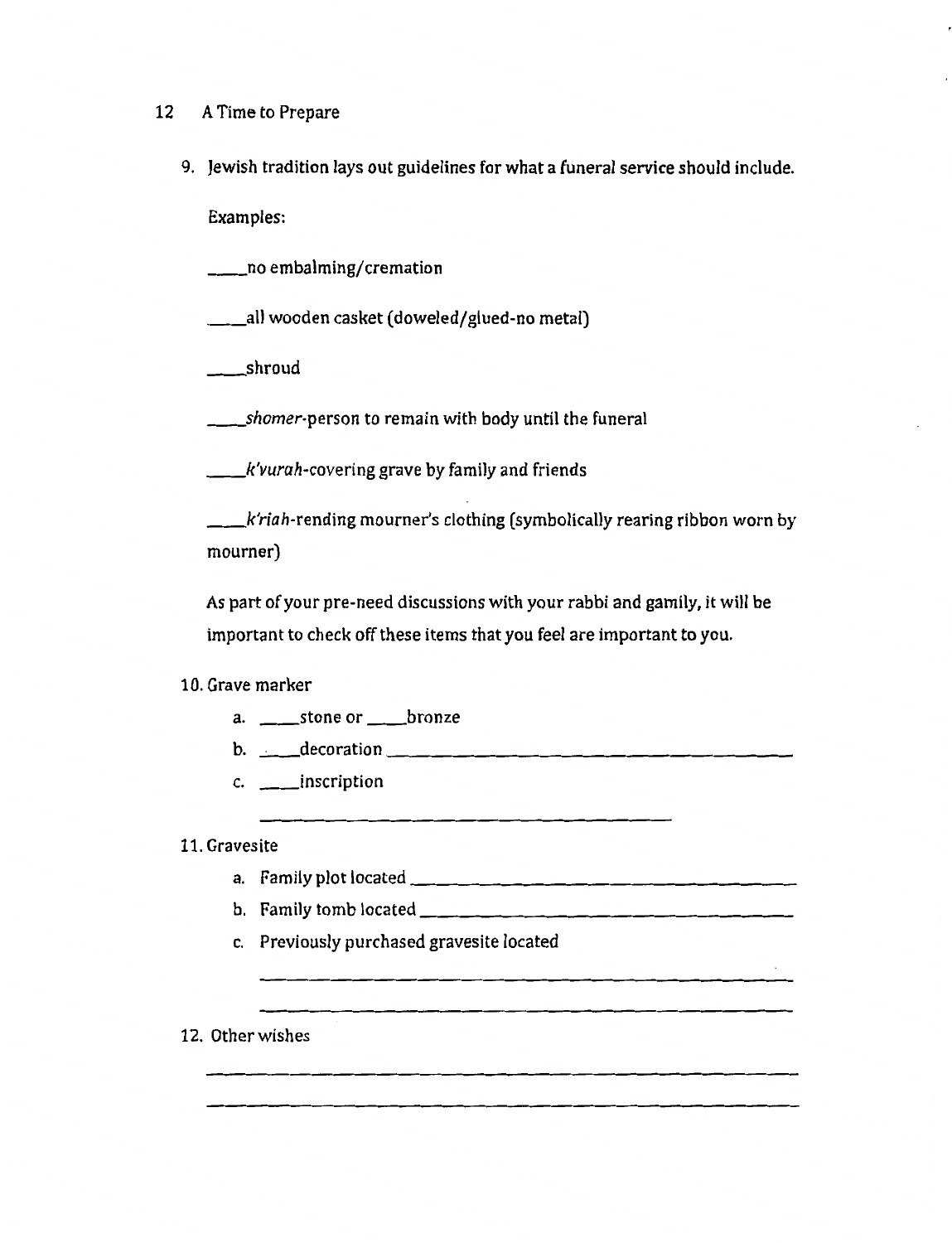$\hat{\phantom{a}}$ 

**13. Give obituary to newspapers. Include the following text or details:**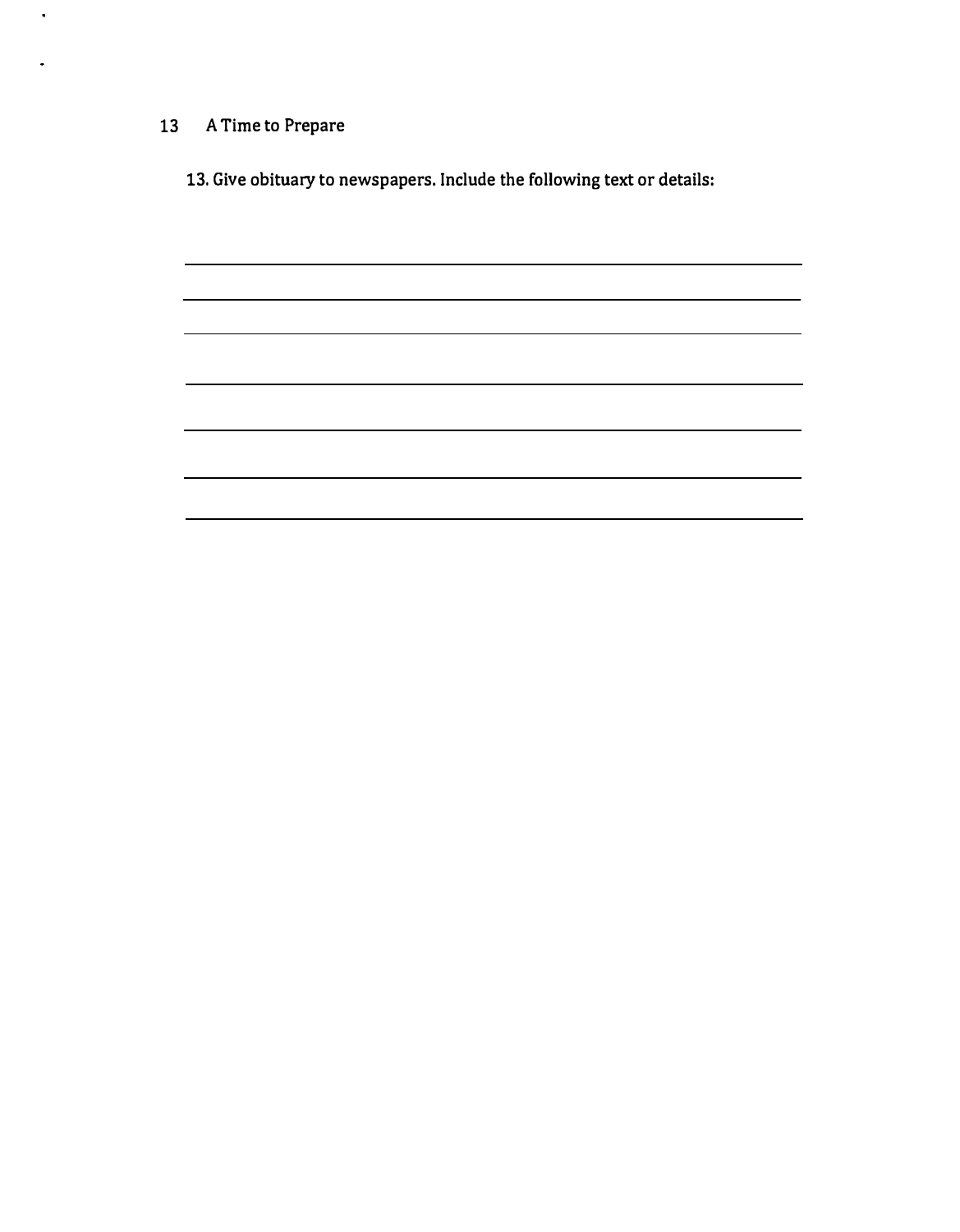$\hat{\beta}$ 

 $\omega$ 

## VIEWS ON DISPOSITION OF PROPERTY, SECURITIES, ART, INCOME

 $\sim$ 

 $\mathcal{L}_{\text{max}}$  and  $\mathcal{L}_{\text{max}}$  and  $\mathcal{L}_{\text{max}}$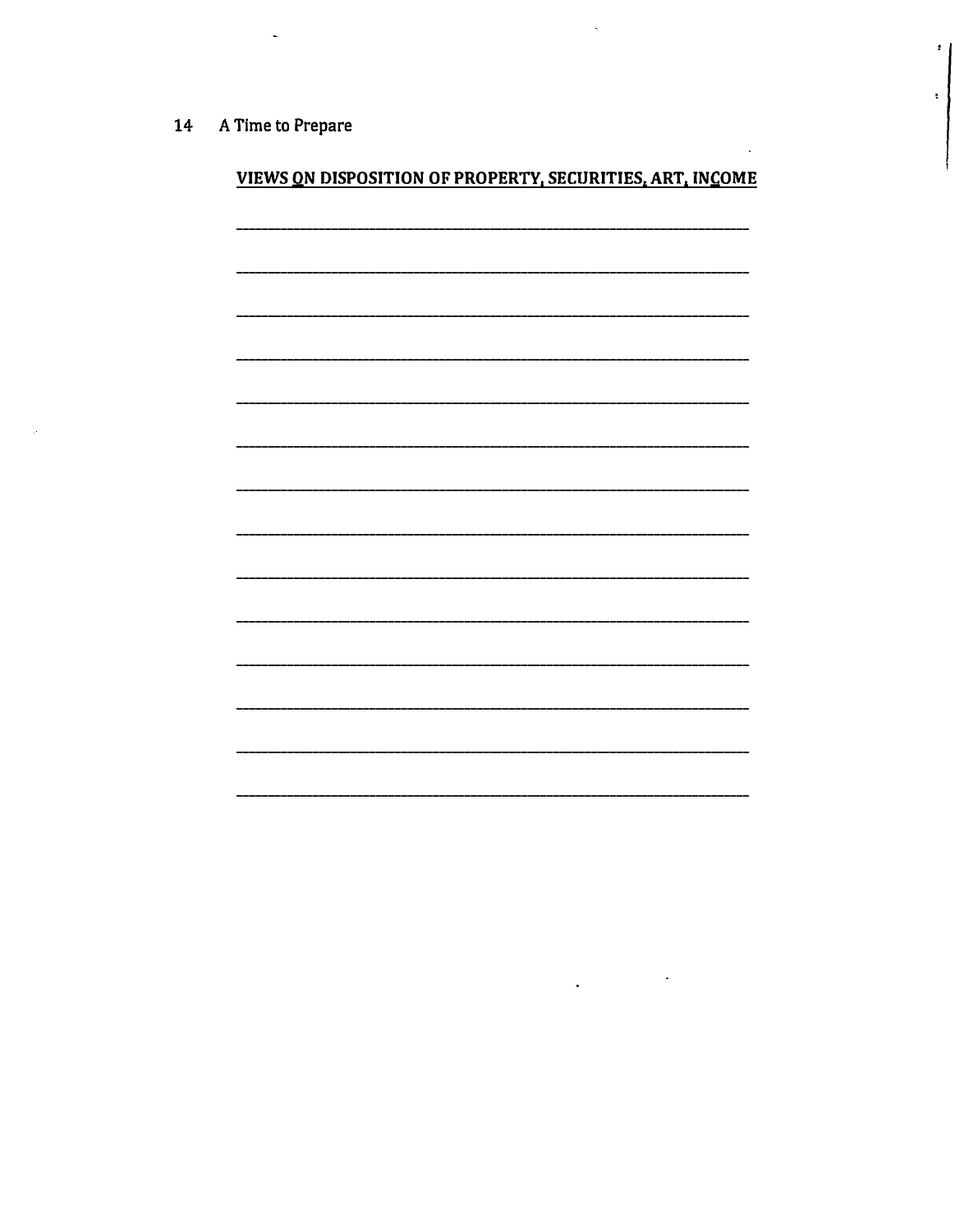$\ddot{\phantom{a}}$ 

 $\bullet$ 

## **OTHER SPECIAL INSTRUCTIONS**

**Note: Your views on disposition of property, securities, etc., as well as other** ! **special instructions are not legally binding unless contained in a validly executed Last Will and Testament.**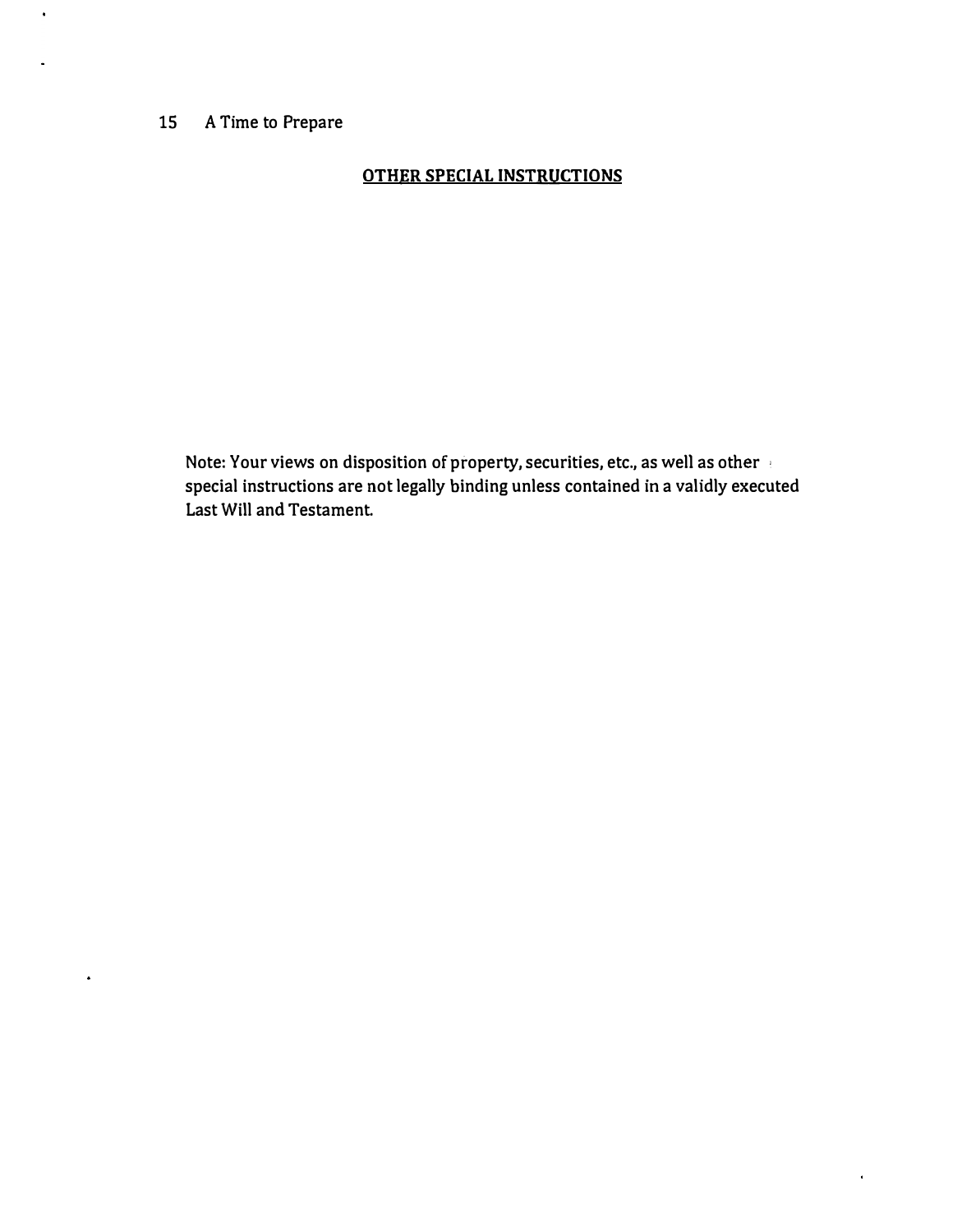#### **PLACES OF SAFEKEEPING**

1. Safe-Deposit Box(es) (location and number of box)

The box(es) may be opened by any signer who has a key. If there is no cosigner for the box(es), the executor of the estate will have to present Letters Testamentary (or Letters of Administration, if an administrator has been appointed) and the box(es) may be opened by the executor in the presence of an officer of the bank or the safe-deposit company. Check with the establishment to determine whether it is their policy to seal a safe-deposit box once the obituary notice has been published.

| Key(s)                                                                                                                                                                                                                              |
|-------------------------------------------------------------------------------------------------------------------------------------------------------------------------------------------------------------------------------------|
|                                                                                                                                                                                                                                     |
|                                                                                                                                                                                                                                     |
| 3. Home Safe <u>experience</u> and the same service of the same service of the same service of the same service of the same service of the same service of the same service of the same service of the same service of the same ser |
|                                                                                                                                                                                                                                     |
|                                                                                                                                                                                                                                     |
|                                                                                                                                                                                                                                     |
|                                                                                                                                                                                                                                     |
|                                                                                                                                                                                                                                     |
|                                                                                                                                                                                                                                     |
|                                                                                                                                                                                                                                     |
|                                                                                                                                                                                                                                     |
|                                                                                                                                                                                                                                     |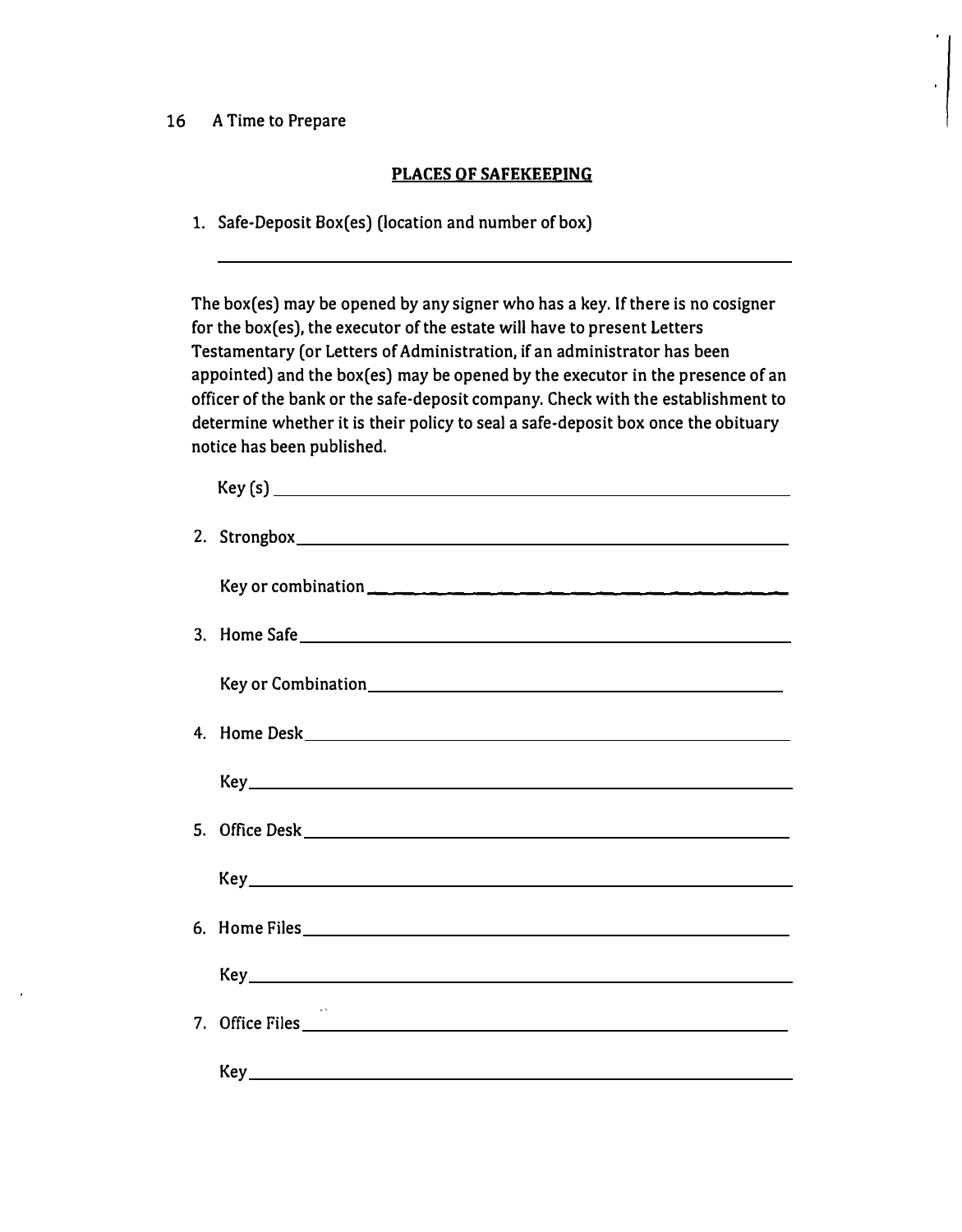- **17 A Time to Prepare** 
	- **8. Locker**

 $\label{eq:3.1} \begin{aligned} \mathcal{L}_{\text{max}}(\mathbf{x},\mathbf{y}) & = \mathcal{L}_{\text{max}}(\mathbf{x},\mathbf{y}) + \mathcal{L}_{\text{max}}(\mathbf{x},\mathbf{y}) \\ & = \mathcal{L}_{\text{max}}(\mathbf{x},\mathbf{y}) + \mathcal{L}_{\text{max}}(\mathbf{x},\mathbf{y}) + \mathcal{L}_{\text{max}}(\mathbf{x},\mathbf{y}) \\ & = \mathcal{L}_{\text{max}}(\mathbf{x},\mathbf{y}) + \mathcal{L}_{\text{max}}(\mathbf{x},\mathbf{y}) + \mathcal{L}_{\text{max}}(\mathbf{x},\$  $\sim$   $\alpha$ 

 $\ddot{\phantom{0}}$ 

**Key or combination** 

9. **Briefcase**

**Key or combination** 

**10. Ministorage/Warehouse**

 $\mathcal{L}^{(1)}$ 

**Key** 

 $\ddot{\phantom{a}}$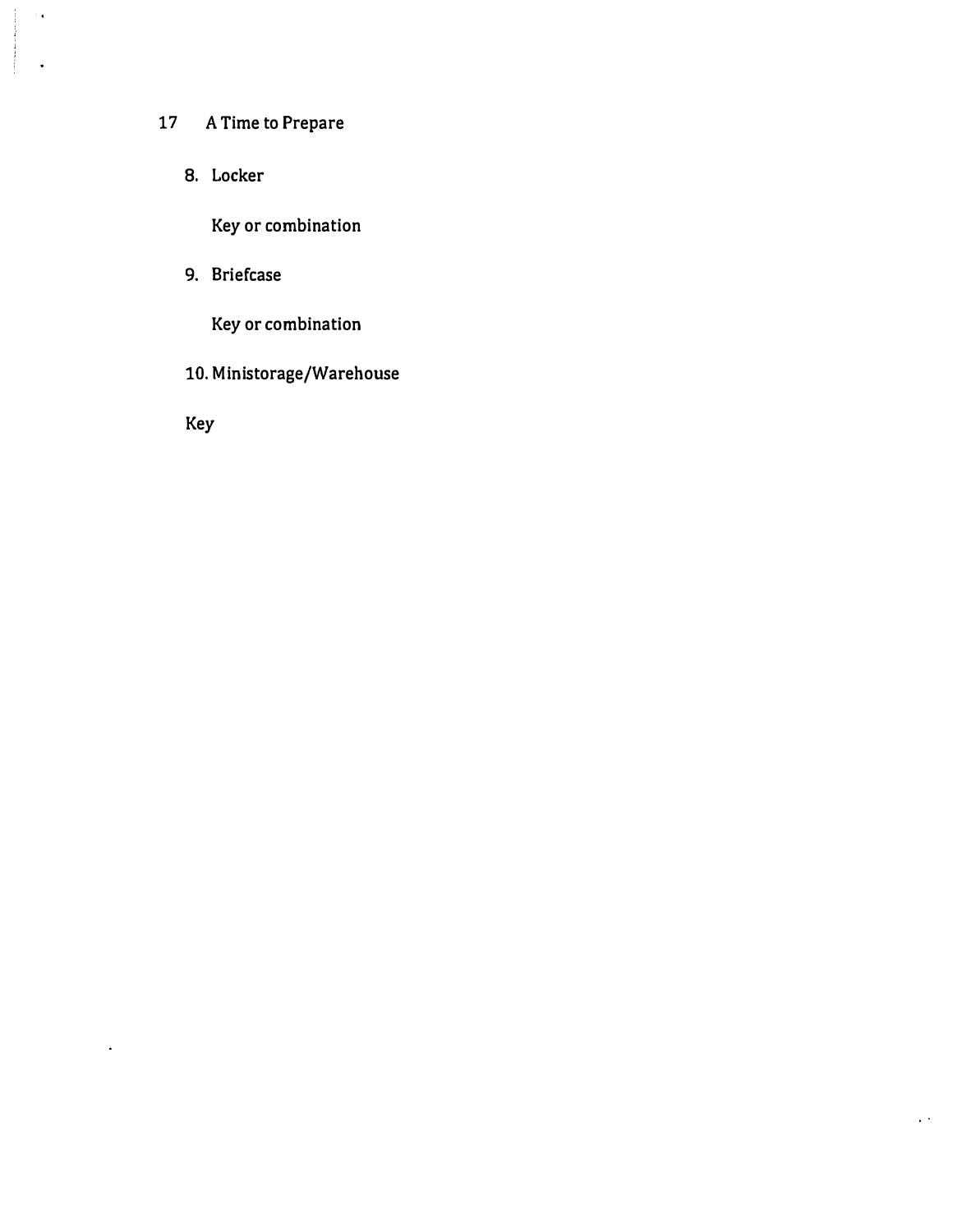$\hat{\boldsymbol{\epsilon}}$ 

 $\ddot{\phantom{a}}$ 

## **LOCATION OF TANGIBLE PROPERTY**

| Jewelry<br>Objects of Art<br>Furs (Storage?)<br>Boats, Aircraft, Motor Vehicles, etc.<br>Other | Cash |
|------------------------------------------------------------------------------------------------|------|
|                                                                                                |      |
|                                                                                                |      |
|                                                                                                |      |
|                                                                                                |      |
|                                                                                                |      |
|                                                                                                |      |
|                                                                                                |      |

 $\overline{a}$ 

 $\ddot{\phantom{1}}$ 

 $\frac{1}{2}$ 

 $\hat{\boldsymbol{\beta}}$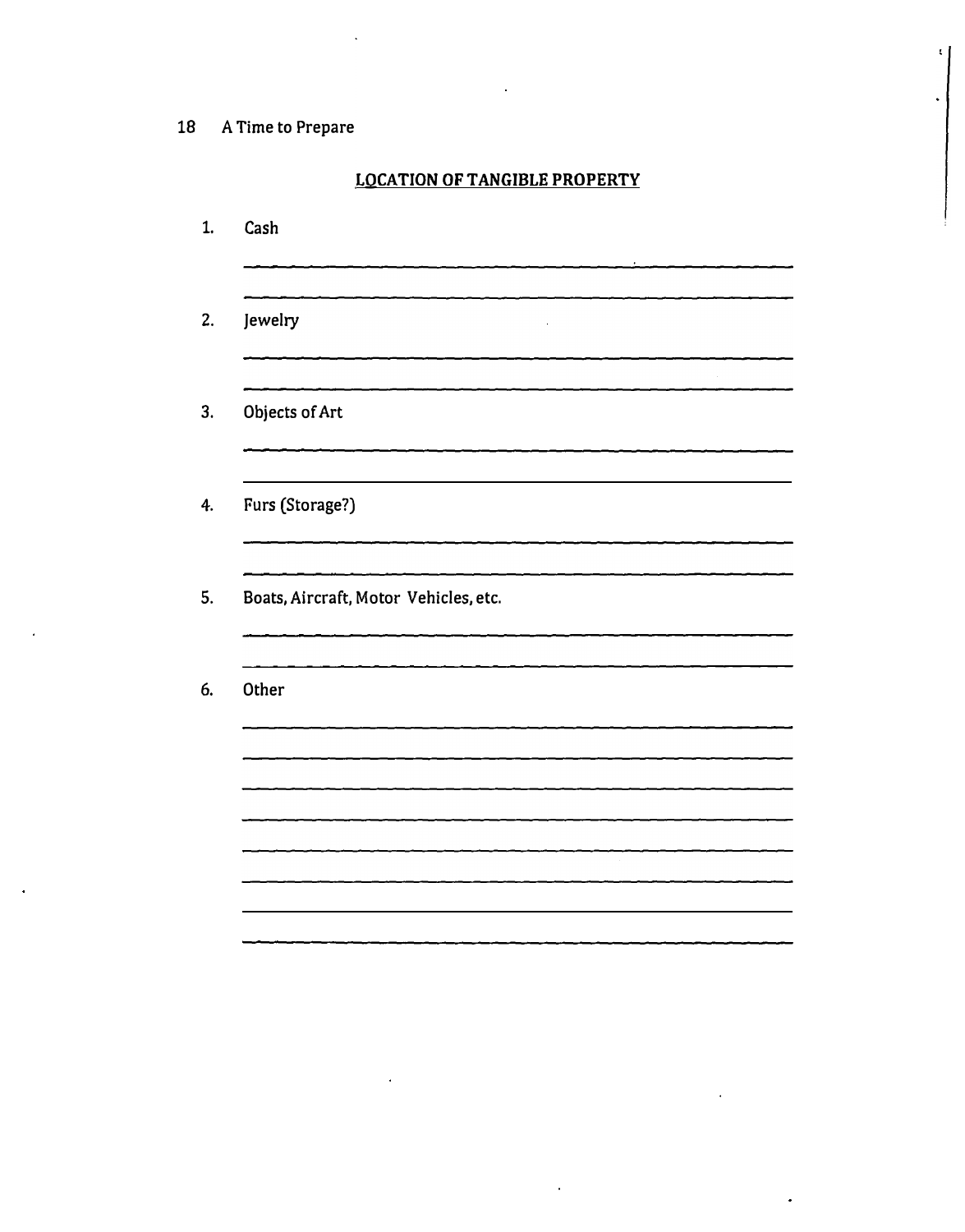## **LOCATION OF DOCUMENTS**

|    | The assets listed in numbers 2 to 4 are considered outside the jurisdiction of<br>the probate court. |     |
|----|------------------------------------------------------------------------------------------------------|-----|
|    | 2. Life Insurance Policy (if payable to beneficiary other than the estate)                           |     |
|    | 3. Jointly Owned Property                                                                            |     |
|    |                                                                                                      |     |
|    | <b>Deeds to Other Property</b>                                                                       |     |
|    |                                                                                                      |     |
|    |                                                                                                      |     |
|    |                                                                                                      |     |
|    | 5. Stocks/Securities Certificates                                                                    |     |
|    |                                                                                                      |     |
|    | 6. Bonds                                                                                             |     |
|    |                                                                                                      |     |
|    | 7. Real Property of the Deceased Not Held Jointly (must be probated)                                 |     |
|    |                                                                                                      |     |
|    |                                                                                                      |     |
|    |                                                                                                      | -99 |
|    |                                                                                                      |     |
|    |                                                                                                      |     |
| 8. | Other Assets (i.e., royalties, patents, etc.)                                                        |     |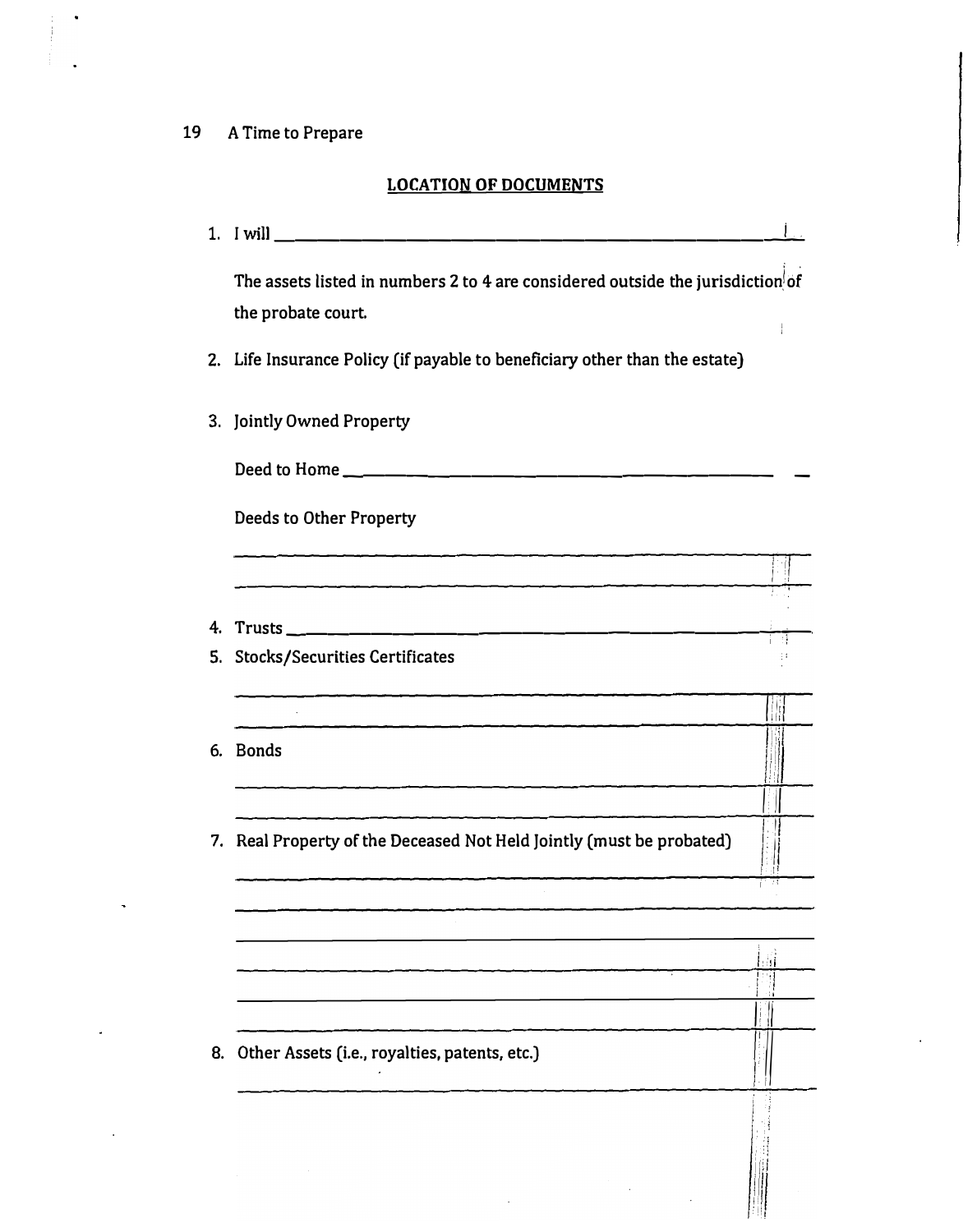$20<sup>2</sup>$ A Time to Prepare

 $\ddot{\phantom{0}}$ 

| <b>Other Insurance Policies</b><br>9.                                                                                           |
|---------------------------------------------------------------------------------------------------------------------------------|
| $Health$                                                                                                                        |
|                                                                                                                                 |
|                                                                                                                                 |
|                                                                                                                                 |
| Auto                                                                                                                            |
| 10. Bankbooks                                                                                                                   |
| In certain jurisdiction a survivor may withdraw funds only from an account<br>that has been set up with rights of survivorship. |
| Money Market(s)                                                                                                                 |
|                                                                                                                                 |
|                                                                                                                                 |
| CD(s)                                                                                                                           |
|                                                                                                                                 |
| 12. Debts/Monthly Obligations                                                                                                   |
| Mortgage: _____ Home _____                                                                                                      |
| Office                                                                                                                          |
|                                                                                                                                 |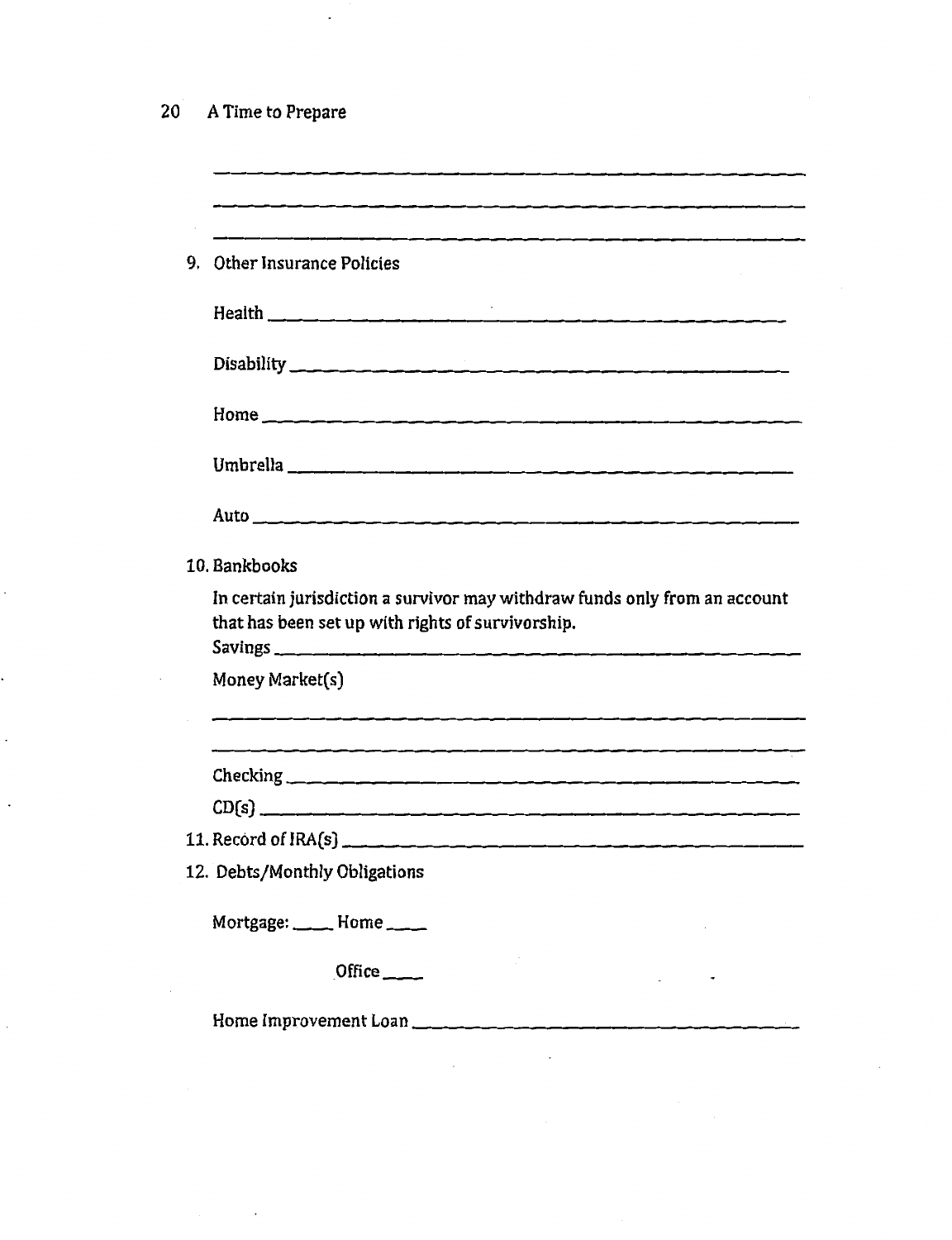| 21 |  | A Time to Prepare |
|----|--|-------------------|
|----|--|-------------------|

| Others                                          |  |
|-------------------------------------------------|--|
|                                                 |  |
| 13. Income Tax Papers/1040 Returns              |  |
|                                                 |  |
| 14. Records of Purchase/Sale                    |  |
| 15. Business Agreement/Partnership Contracts    |  |
| 16. Pension Information                         |  |
| 17. Military Discharge/VA Papers                |  |
| 18. Credit Cards and Account Numbers            |  |
| 19. Title to Automobiles and Auto Registrations |  |
| 20. Marriage Certificate                        |  |
| 21. Birth Certificate/Adoption Papers           |  |
|                                                 |  |
|                                                 |  |

 $\sim$  .

 $\ddot{\phantom{a}}$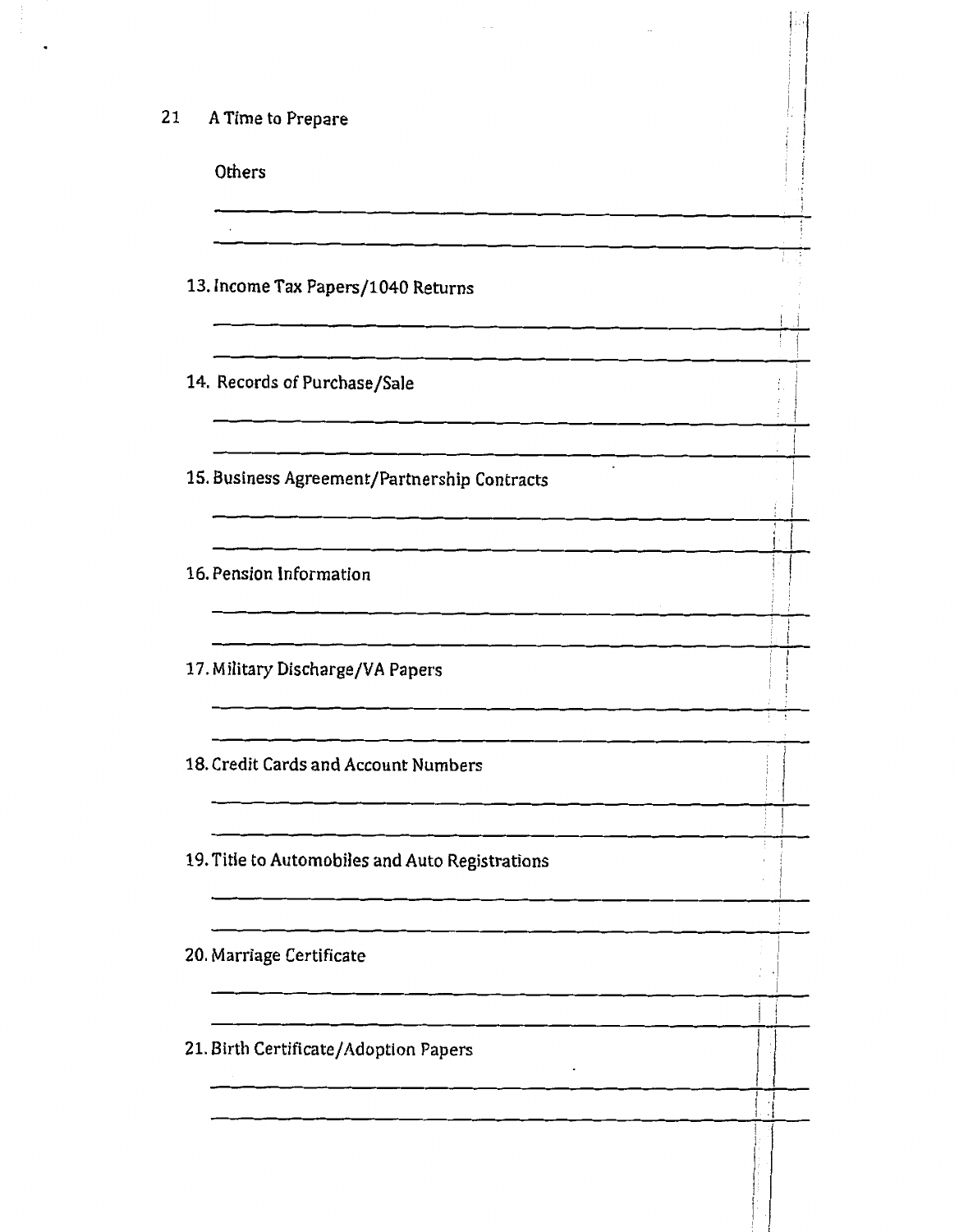22. Naturalization Papers

23. Change of Name Papers

24. Previous Marriage Certificates

25. Divorce Papers

26. Birth Certificates of Children

27. Other Important Documents (i.e., Ethical Will)

 $\sim$ 

the contract of the contract of the contract of the contract of the contract of

 $\sim$   $\sim$  $\ddot{\phantom{a}}$ 

 $\mathbb{R}^2$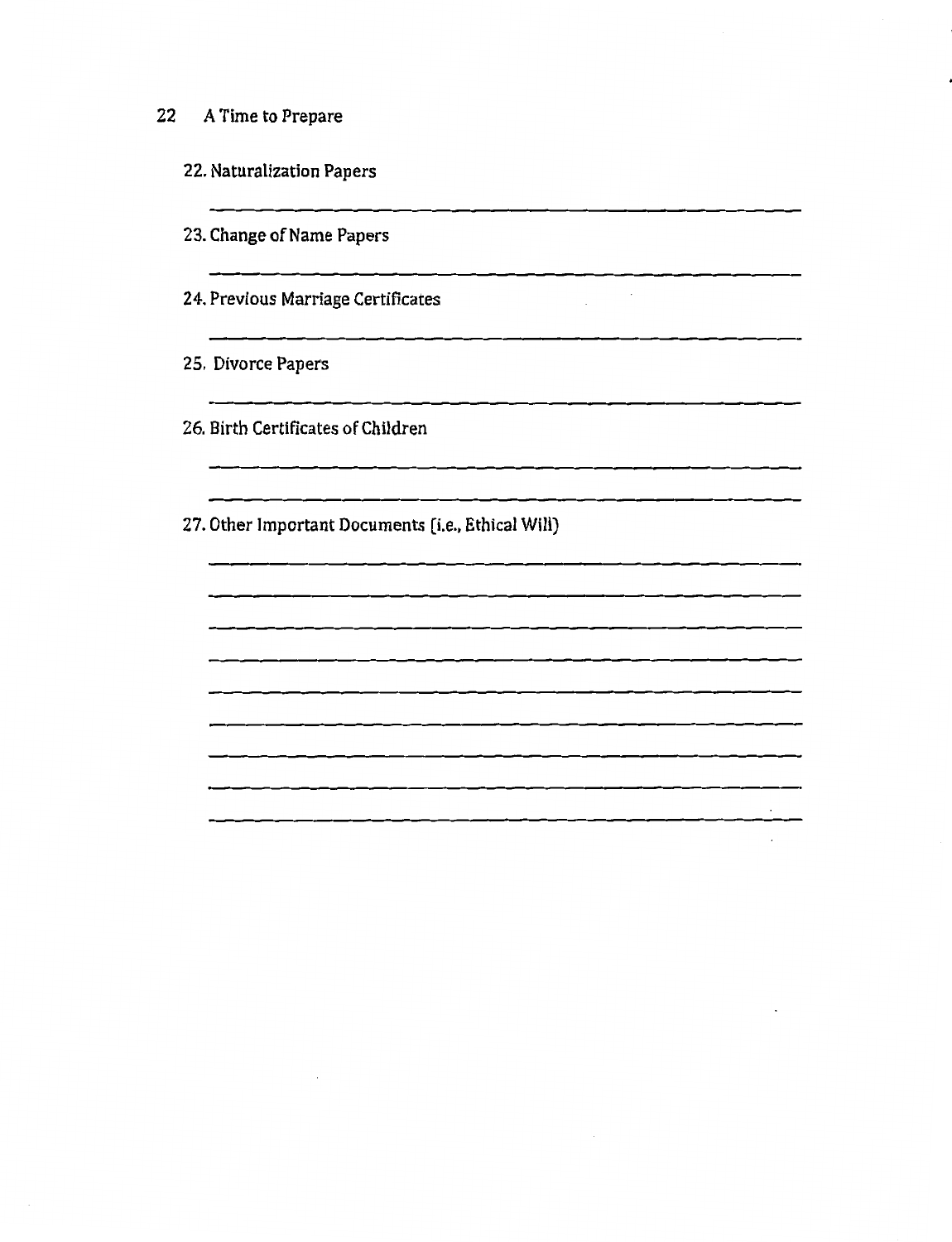#### **ADDITIONAL CONTACTS TO BE MADE**

These contacts should be mane as soon as the bereaved is able to attend to business matters Notification may be made by phone or in writing. Sample letters and advice are included.

1. Social Security

Social Security benefits are not automatic. One must apply for them. Providing the following information will speed the processing of a claim:

- a. A certified copy of the death certificate
- b. The decedent's Social Security number
- c. A record of the decedent's earning in the current and previous year
- d. A copy of the marriage certificate and any prior divorce decrees for either the decedent of the survivor
- e. Social Security numbers of the survivor and dependent children
- f. Proof of the survivor's age and the ages of dependent children who are eighteen of younger
- 2. Veteran's Administration

Benefits vary according to the nature of the veteran's death. The Veteran's Administration will require the following documents in order to process a claim:

- a. The veteran's Report of Separation from Active Service, Form DD214 (discharge papers)
- b. A certified copy of the death certificate
- c. A copy of the marriage certificate and any prior divorce decrees for either the veteran of the survivor
- d. Copies of birth verification for dependent children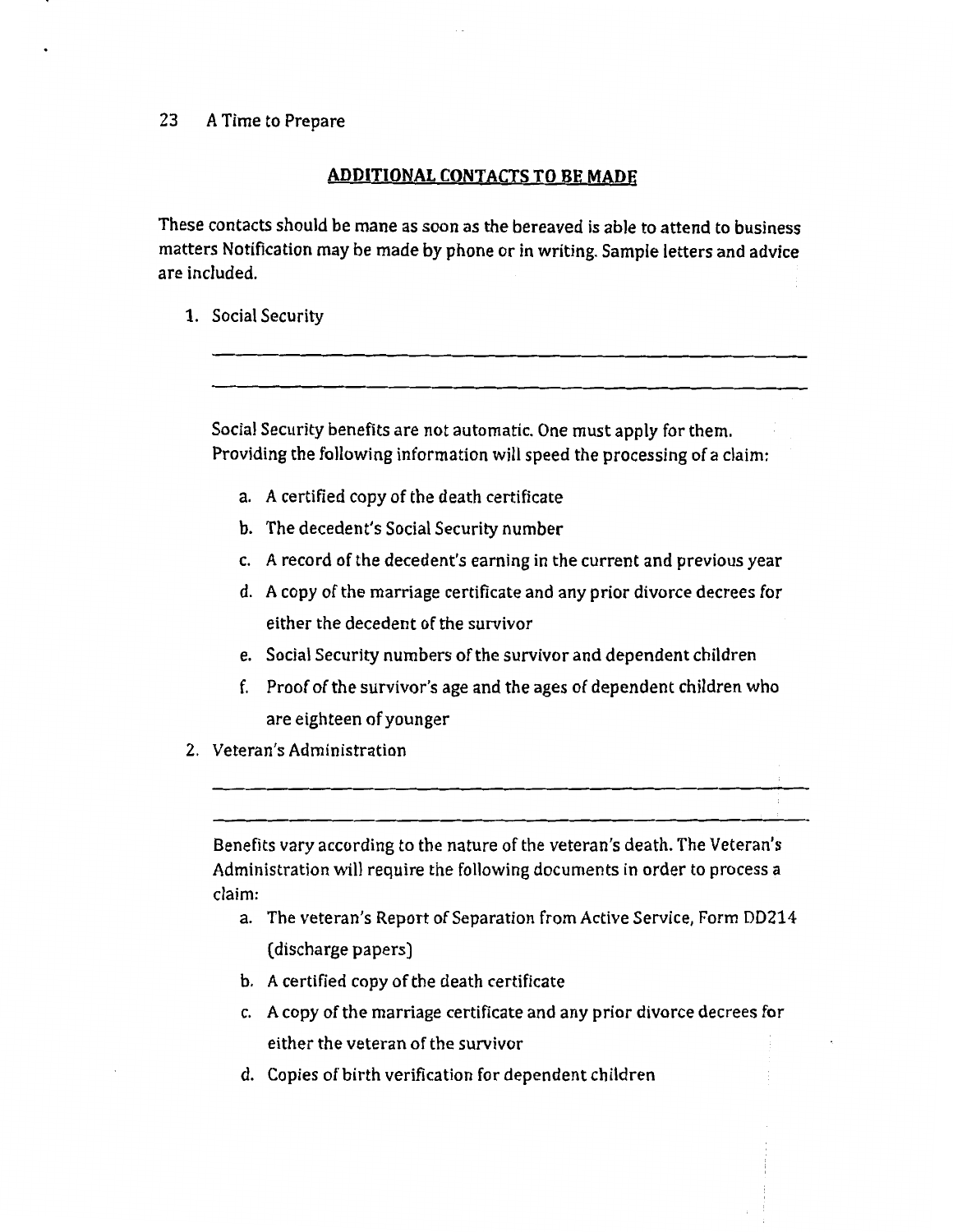In addition, the veteran's complete name and Government Life Insurance policy number of VA claim Number should be supplied. If this information is not available, the military service serial number and branch, as well as the veteran's dates of service, must be provided. The Veteran's Administration representative can help obtain the necessary documents from the Department of Defense if they cannot be located.

3. Companies to Whom the Deceased Owed Money

Many types of installment purchases, loans, and credit accounts are covered by credit life insurance, , which pays off the balance due in the event of death. It is possible that a credit card account, car, boat, or other financed purchase becomes fully paid when the purchaser dies. All such companies should be contacted.

- 4. Holder of Pension Plan
- 5. Insurance Companies

All insurance policies should be transferred to the survivor as soon as possible to avoid any lapse in coverage.

| Auto<br><u> 1980 - Johann Harry Harry Harry Harry Harry Harry Harry Harry Harry Harry Harry Harry Harry Harry Harry Harry Harry Harry Harry Harry Harry Harry Harry Harry Harry Harry Harry Harry Harry Harry Harry Harry Harry Harry Ha</u> |                                                                                                                                                                                                                                                |
|----------------------------------------------------------------------------------------------------------------------------------------------------------------------------------------------------------------------------------------------|------------------------------------------------------------------------------------------------------------------------------------------------------------------------------------------------------------------------------------------------|
| Home<br>the contract of the contract of the contract of the contract of the contract of                                                                                                                                                      | _Agent ______________                                                                                                                                                                                                                          |
| Health                                                                                                                                                                                                                                       | Agent_<br><u>in the company of the company of the company of the company of the company of the company of the company of the company of the company of the company of the company of the company of the company of the company of the comp</u> |

A survivor and dependent children may continue to be eligible for hospital. surgical, and disability benefits under the decedent's policy. These coverages may or may not cease with the death of the policyholder. The health insurance company should be contacted.

Disability and the contract of the contract of the contract of the contract of the contract of the contract of the contract of the contract of the contract of the contract of the contract of the contract of the contract of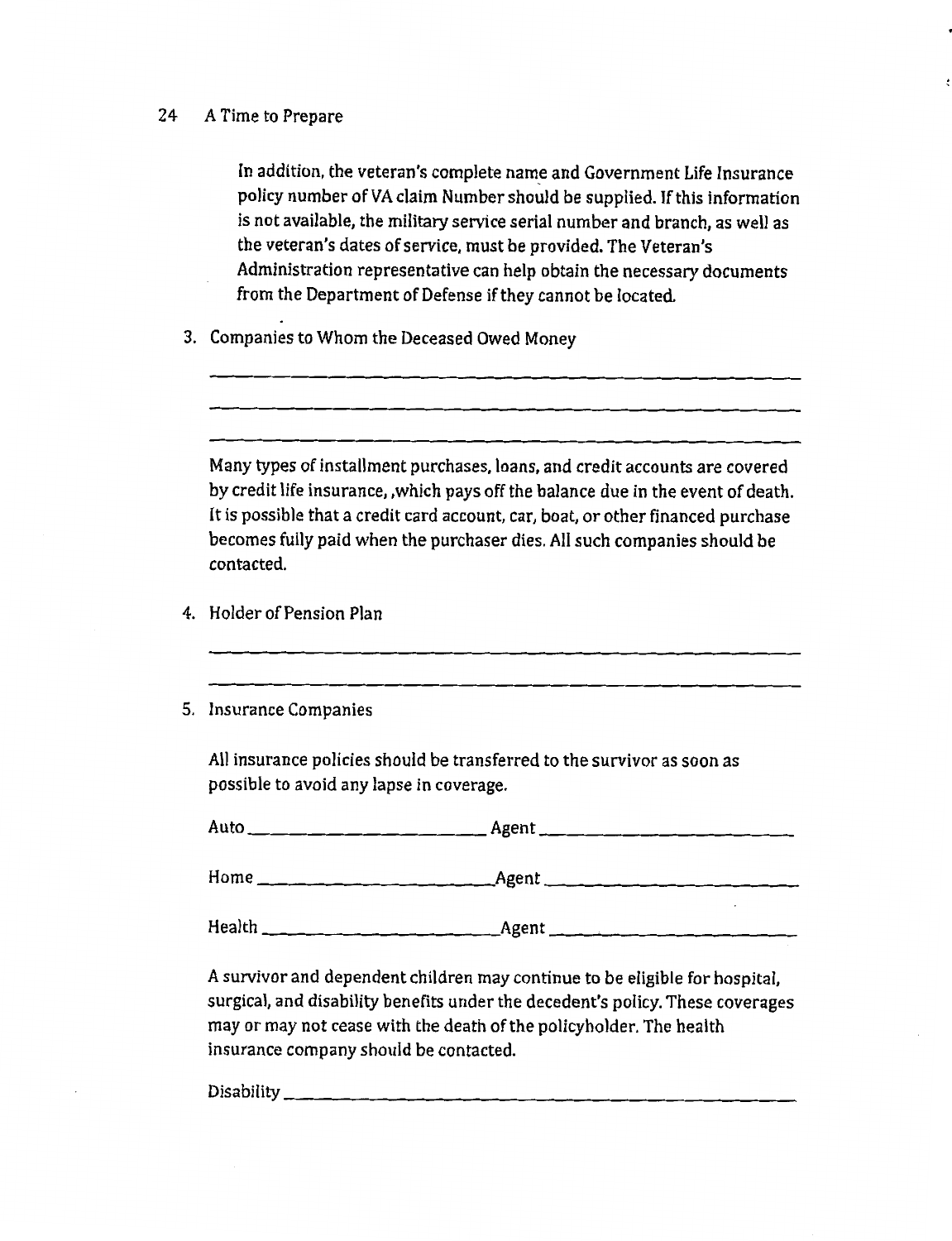|        | 6. Mortgage Company ____________                                         |               |  |
|--------|--------------------------------------------------------------------------|---------------|--|
| Change | 7. County Tax Assessor-Collector: Concerning Auto Registration and Title |               |  |
|        | 8. Utility Companies                                                     | $\frac{1}{1}$ |  |
|        | The name on all bills should be changed from that of the deceased.       | ļ.            |  |
|        | a. Gas                                                                   |               |  |
|        | b. Electric                                                              |               |  |
|        | c. Water                                                                 |               |  |
|        | d. Telephone                                                             |               |  |

## 9. Other organizations

Contact any service organization, automobile club, fraternal organization, etc., to which the decedent belonged for information on possible benefits.  $\|\cdot\|$ Many organizations have group life insurance credit unions or will return unused annual dues.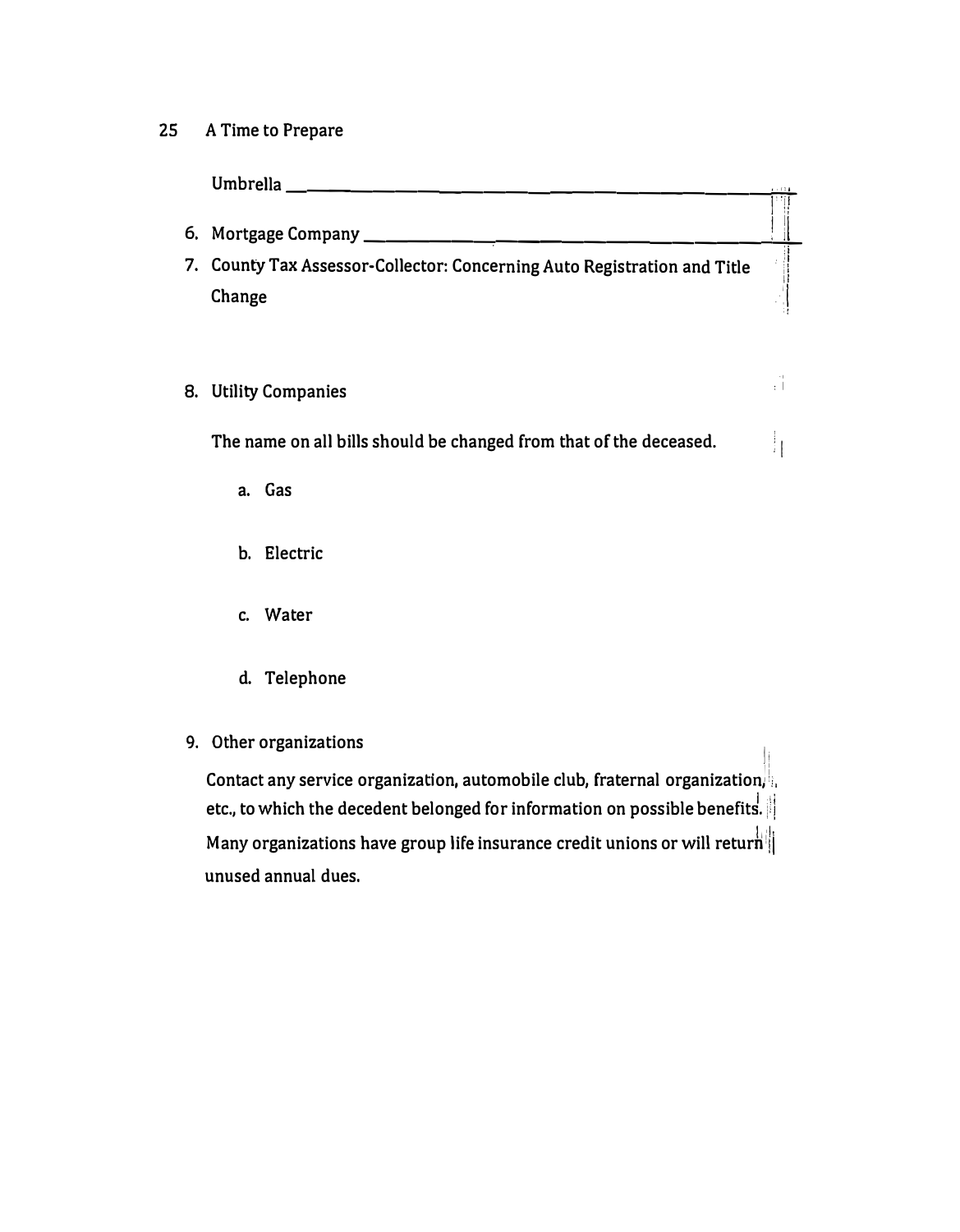| 26 | A Time to Prepare |
|----|-------------------|
|    | 10. Bankers       |
|    |                   |
|    |                   |
|    | 11. Brokers       |
|    |                   |
|    |                   |
|    |                   |
|    | 12. Other         |
|    |                   |
|    |                   |
|    |                   |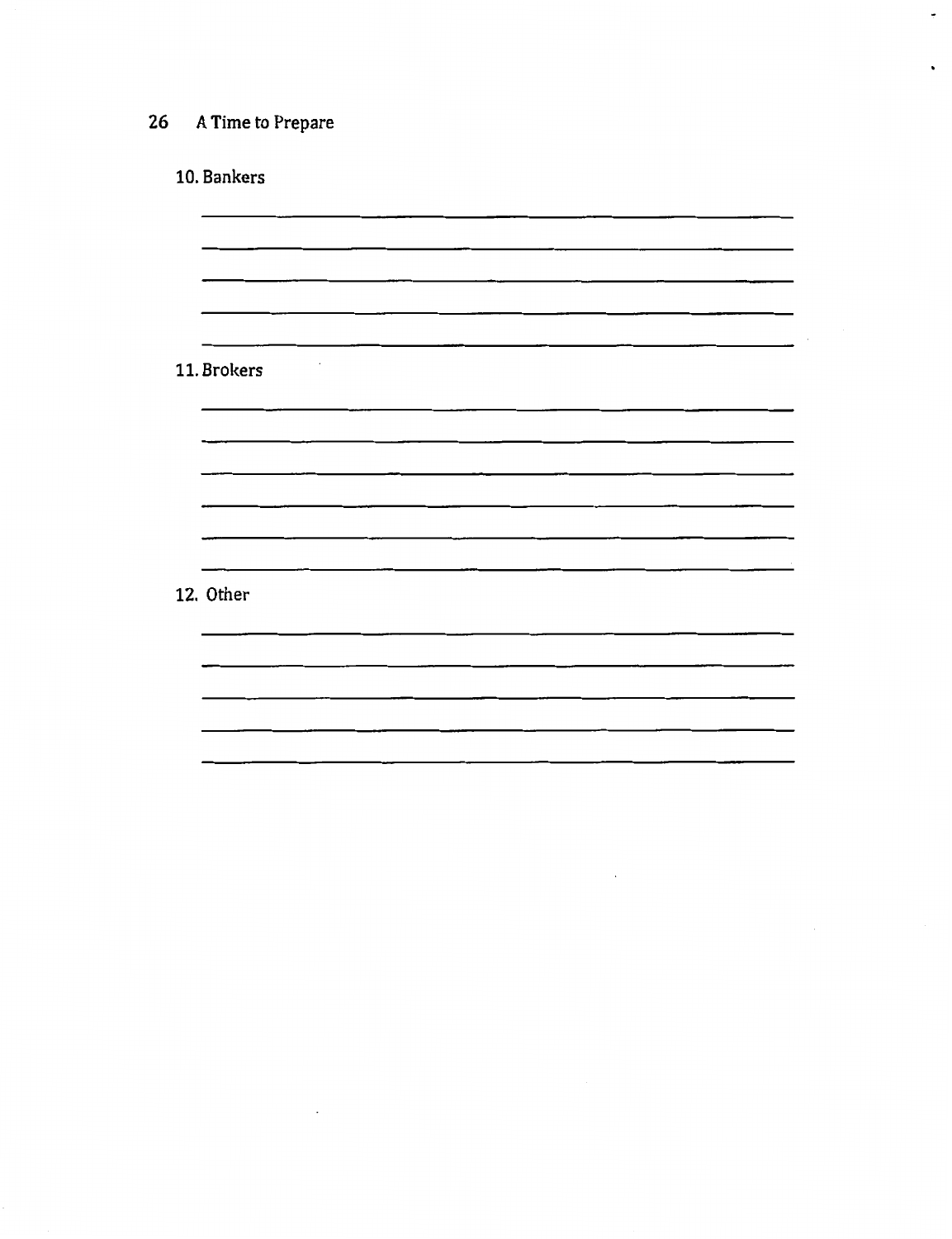#### **SAMPLE LETTERS**

#### 1. Veteran's Administration

Dear Sir/Madam,

I understand that the funeral director has informed you that (full have of decedent) passed away on (day, month, year). I would like to schedule an appointment with your representative on (give a preferred date and time, morning or afternoon, and two alternate dates and times). The deceased's Government Life Insurance Policy number is \_\_\_\_\_\_\_\_\_\_\_\_\_\_; his/her VA "c" (claim) number is \_\_\_\_\_\_\_\_\_\_\_\_\_; his/her military service number is He/She served in the U.S. (branch of service) from to Please inform me if you require any additional documents or information. My telephone number is (area 

Sincerely yours,

(Survivor's signature)

(Typed survivor's complete given name and accurate address)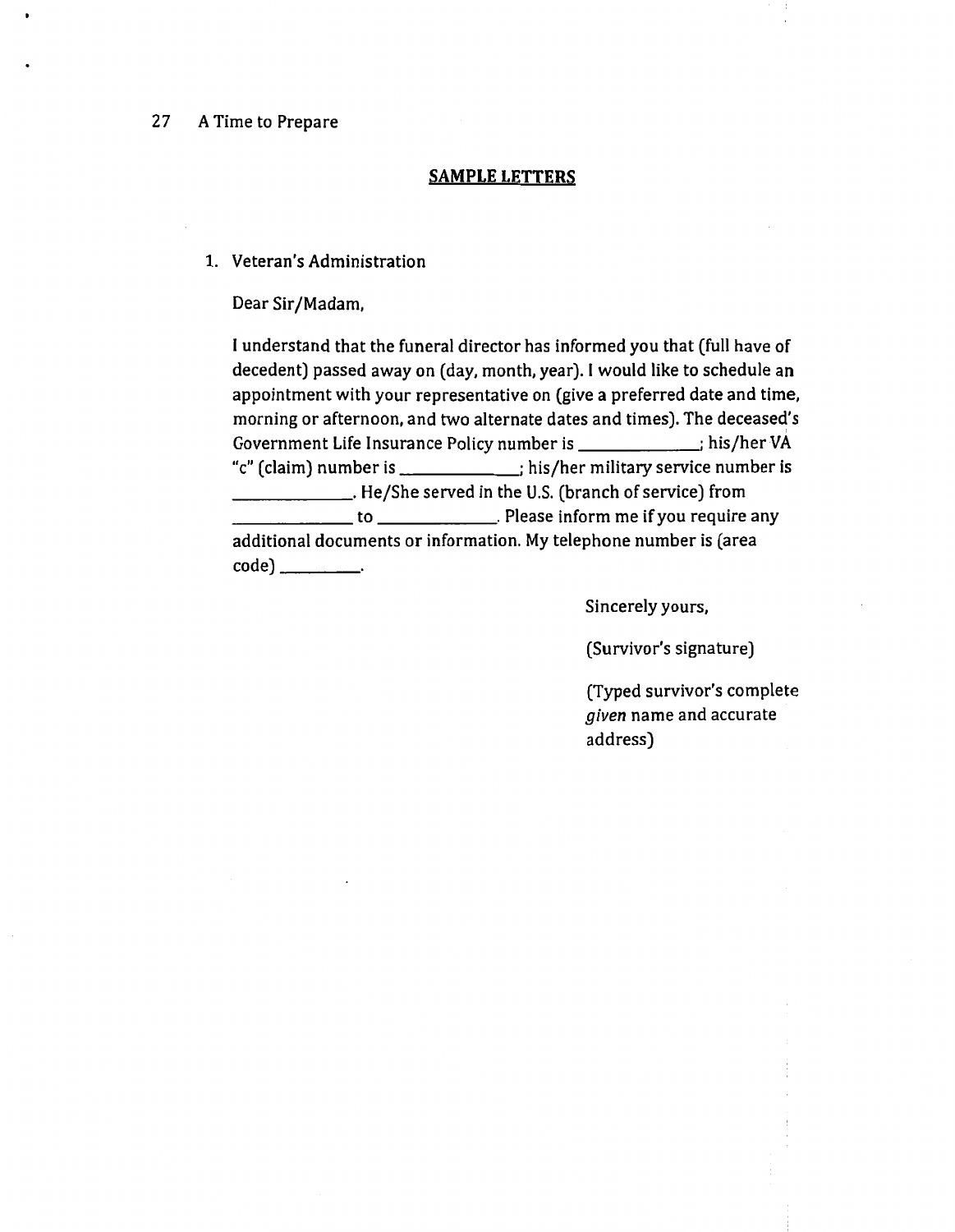#### 2. Life Insurance Company

Dear Sir/Madam,

Please send me the necessary instructions and papers to complete a claim under policy number(s) \_\_\_\_\_\_\_\_\_\_\_\_\_\_\_\_ on the life of (full name of decedent) and the control of the control of the control of the control of the control of the control of the control of the control of the control of the control of the control of the control of the control of the control o who passed away on (day, month, year). I wish to exercise my right as beneficiary to elect settlement options. Please search your files for any other coverages that the deceased may have had.

Sincerely yours,

(Survivor's signature)

(Typed survivor's complete given name and accurate address)

 $\cdot$ 

3. Companies to Whom the Deceased Owed Money

Dear Sir/Madam,

 $\overline{a}$ 

This is to inform you that (full name of decedent) passed away on (day month, year). I understand that his/her loan may be covered by a life insurance plan through your company. Please let me know.

Sincerely yours,

(Survivor's signature)

(Typed survivor's complete given name and accurate address)